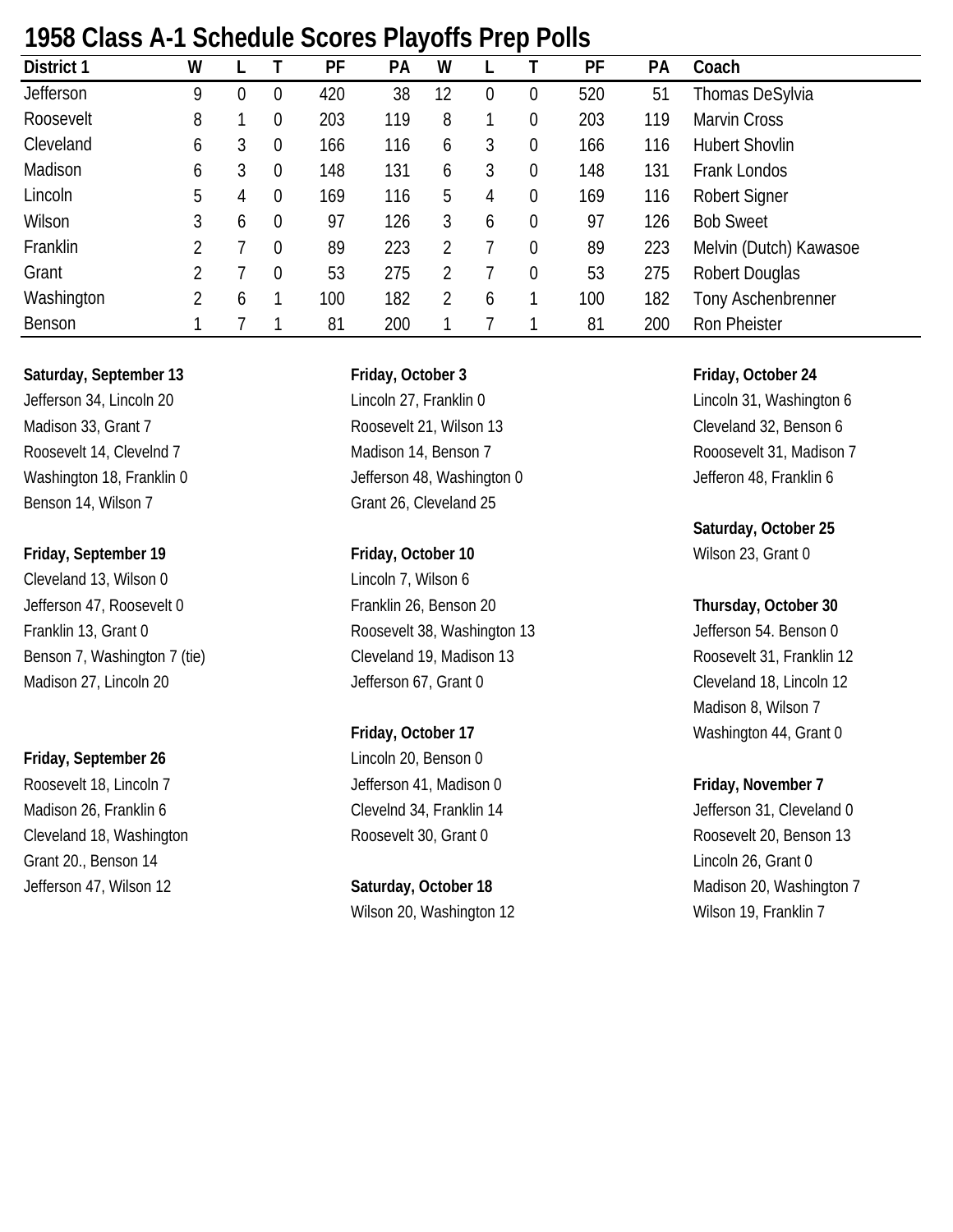| District 2     | W           |   |                  | PF  | <b>PA</b> | W |   |                  | PF  | PA  | Coach                 |
|----------------|-------------|---|------------------|-----|-----------|---|---|------------------|-----|-----|-----------------------|
| <b>Wy'east</b> | 5           | 0 |                  | 144 | 14        | b |   |                  | 198 |     | Donald Hosford        |
| Parkrose       | 5           |   |                  | 131 | 42        | b |   |                  | 137 | 62  | <b>Larry Potter</b>   |
| Reynolds       | 5           |   |                  | 90  | 45        | b |   |                  | 96  | 71  | <b>Robert Pollard</b> |
| Sandy          | 4           | 3 | $\boldsymbol{0}$ | 95  | 39        | b | 4 | $\boldsymbol{0}$ | 128 | 76  | George Potter         |
| Scappoose      | 3           | 4 | $\boldsymbol{0}$ | 97  | 63        | 4 | b | $\boldsymbol{0}$ | 135 | 88  | Dan Hess              |
| Molalla        | 2           | 4 |                  | 47  | 92        | 5 |   |                  | 96  | 71  |                       |
| <b>Jesuit</b>  |             | 6 | $\boldsymbol{0}$ | 58  | 190       | 2 | b |                  | 83  | 196 | Jerry Dadey           |
| Silverton      | $\mathbf 0$ | b |                  | 44  | 229       | 0 |   |                  | 53  | 284 |                       |

x-Central Catholic 0, Jesuit 0 (tie) Wy'east 40, Jesuit 0 x-Milwaukie 35, Molalla 14 Sandy 19, Molalla 0 x-Parkrose 20, Clackamas 6 Parkrose 13, Reynolds 7 x-David Douglas 19, Reynolds 0 Scappoos 37, Silverton 14 x-Sandy 20, Corbett 18 x-Scappoose 18, Iiwaco (WA) 0 **Friday, October 17** x-The Dalles 15, Wy'east 0 Reynolds 13, Jesuit 7

Gresham 14, Parkrose 0 Wy'east 63, Silverton 0 Reynolds 20, Silverton 0 x-Clackamas 19, Sandy 13 **Friday, October 24** x-Hermiston 25, Scappoose 20 Parkrose 47, Jesuit 13 x-Wy'east 41, Madras 7 Molalla 13, Scappoose 0

Molalla 21, Jesuit 14 Parkrose 35, Scappoose 6 **Friday**, October 31 Battle Ground (WA) 12, Reynolds 6 Jesuit 19, Silverton 13 Wy'east 7, Sandy 0 **Reynolds 6, Molalla 0** x-Willamina 55, Silverton 7 Sandy 12, Parkrose 6

### **Friday, October 3**

Scappoose 40, Jesuit 6 **Friday, November 7 Friday, November 7** Silverton 13, Molalla 13 (tie) Silverton 13, Molalla 13 (tie) Sandy 15, Jesuit 0 Parkrose 13, Wy'east 13 (tie) My'east 14, Molalla 0 Reynolds 19, Sandy 7 Parkrose 33, Silverton 7

Parkrose 20, Molalla 0 **Friday, September 19** Scappoose 37, Silverton 14

Reynolds 7, Wy'east 7 (tie) **Friday, September 26** Sandy 45, Silverton 0

Wy'east 6, Scappoose 0

Reynolds 19, Scappoose 7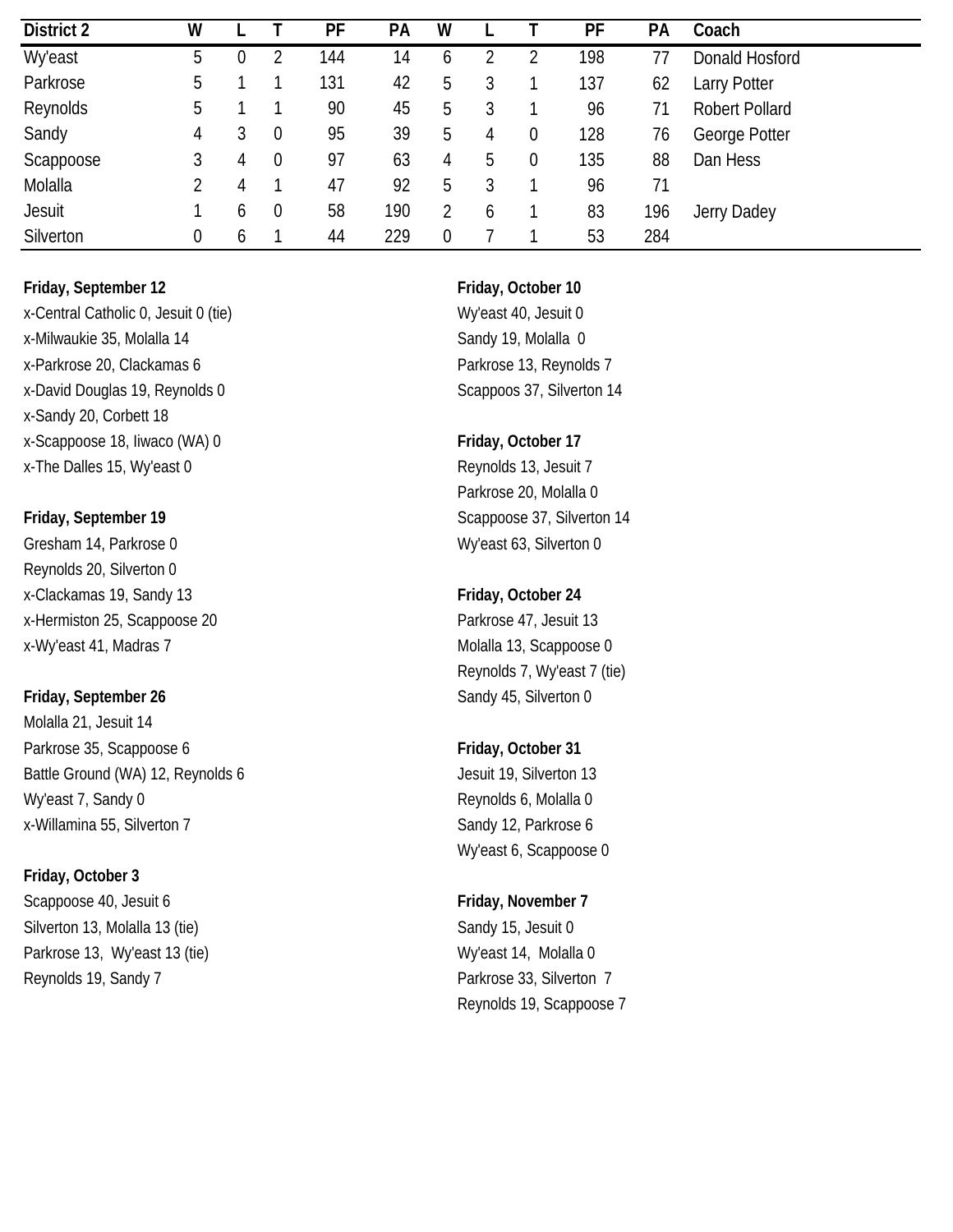| District 3              | W |   |                | PF  | PA  | W |   |                | PF  | PA  | Coach                 |
|-------------------------|---|---|----------------|-----|-----|---|---|----------------|-----|-----|-----------------------|
| Astoria                 | 6 |   |                | 158 | 39  |   |   |                | 194 | 59  | Peter Bryant          |
| Gresham                 | 5 |   |                | 102 | 46  | b |   |                | 100 | 67  | Douglas Vickery       |
| <b>Beaverton</b>        | b |   |                | 145 | 79  |   |   | 0              | 170 | 85  | Duke Moore            |
| Hillsboro               | 4 | 3 | 0              | 75  | 91  | 4 | b | 0              | 94  | 143 | Adolph Rutschman      |
| <b>Central Catholic</b> | 3 | 4 | $\theta$       | 54  | 96  | 3 | 5 |                | 66  | 107 | Al Yanzick            |
| David Douglas           | 3 | 4 | $\overline{0}$ | 64  | 60  | 4 | 5 | 0              | 83  | 79  | <b>Richard Miller</b> |
| Milwaukie               |   | b | $\overline{0}$ | 32  | 114 |   |   | $\overline{0}$ | 67  | 167 | <b>Robert Misley</b>  |
| Clackamas               | 0 |   |                | 19  | 124 |   | Q | $\overline{0}$ | 19  | 142 | <b>Dennis Miller</b>  |

x-Springfield 6, Astoria 0 Beaverton 21, Central Catholic 6 x-Beaverton 12, South Eugene 0 Hillsboro 14, Clackamas 7 x-Jesuit 0, Central Catholic 0 (tie) David Douglas 7, Gresham 6 x-Clackamas 0, Parkrose 0 (tie) x-David Douglas 19, Reynolds 0 **Satiurday, October 11** x-Vancouver (WA) 9, Gresham 0 Astoria 27, Milwaukie 7 x-Lebanon 13, Hillsboro 12 x-Milwaukie 35, Molalla 14 **Friday, October 17**

x-Beaverton 13, Spingfield 6 Gresham 13, Hillsboro 0 x-Clackamas 19, Sandy 13 x-Medford 19. David Douglas 0 **Friday, October 24** x-Gresham 20, Parkrose 0 Astoria 31, Hillsboro 0 x-Marshfield 39, Hillsboro 7 and Euclidean Beaverton 21, David Douglas 0

**Saturday, September 20** Kelso (WA) 20, Central Catholic 13 **Friday, October 31** 

## **Friday, September 26 Beaverton 15, Hillsboro 13** Gresham 22, Beaverton 14 Gresham 7, Milwaukie 6 Central Catholic 2, Milwaukie 0 Hillsboro 13, David Douglas 6 **Friday, November 7**

**Friday, October 3 Hillsboro 9, Central Catholic 7** Astoria 26, Beaverton 14 **David Douglas 25, Milwaukie 0** Central Catholic 14, David Douglas 6 Gresham 13, Clackamas 0 **Saturday, November 8** Saturday, November 8 Hillsboro 25, Milwaukie 12 Beaverton 33, Clackamas 12

Astoria 6, David Douglas 0 **Friday, September 19** Beaverton 27, Milwaukie 0 x-Astoria 27, Newport 0 central Catholic 12, Claclamas 0

x-South Salem 39, Milwaukie 0 Gresham 20, Central Catholic 6 Milwaukkie 7, Clackamas 0

Astoria 31, Central Catholic 6 Astoria 25, Clackamas 0 David Douglas 20, Clackamas 0

Astoria 12, Gresham 12 (tie)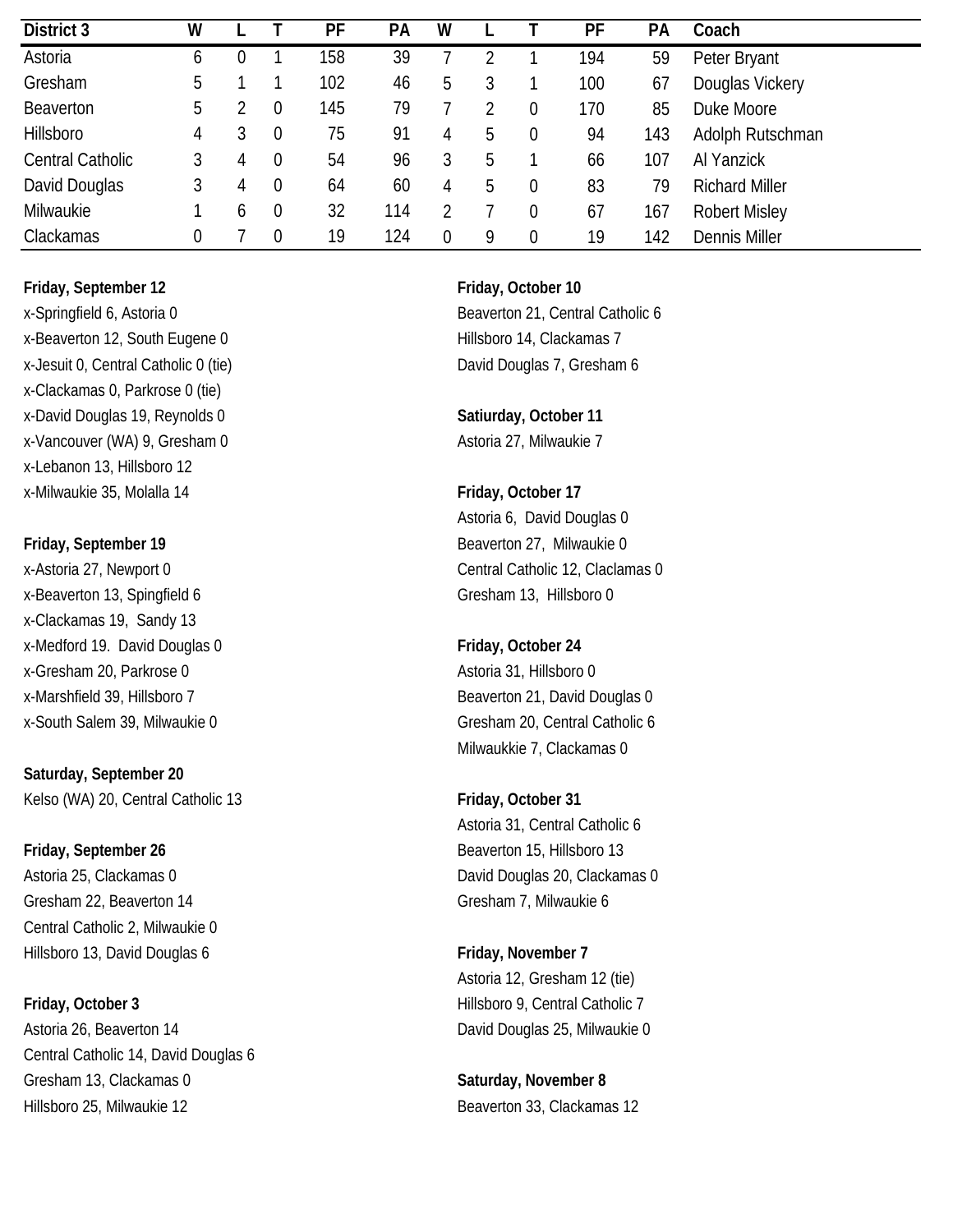| District 4          | W |   |                | PF  | PA  | W |   |             | PF  | PA  | Coach                   |
|---------------------|---|---|----------------|-----|-----|---|---|-------------|-----|-----|-------------------------|
| Oregon City         | 8 |   | 0              | 185 | 85  | 8 |   | 0           | 185 | 85  | <b>Charles Elliott</b>  |
| West Linn           | 8 |   | $\overline{0}$ | 284 | 101 | 8 |   | 0           | 284 | 101 | <b>Daniel Rollins</b>   |
| McMinnville         |   |   |                | 253 | 103 |   |   |             | 253 | 103 | Donald Mabee            |
| <b>Forest Grove</b> | 6 |   |                | 168 | 84  | 6 |   |             | 168 | 84  | Eric Waldorf            |
| Lae Oswego          | 4 | 5 | $\overline{0}$ | 127 | 138 | 4 | 5 | 0           | 127 | 138 | <b>Vincent Dulcich</b>  |
| <b>Dallas</b>       | 3 | 5 |                | 98  | 131 | 3 | 5 |             | 98  | 131 | Kenneth Jacobson        |
| Tillamook           | 3 | 6 | $\overline{0}$ | 72  | 139 | 3 | 6 | $\mathbf 0$ | 72  | 139 | <b>Ronald Daniels</b>   |
| St. Helens          | 2 | 6 |                | 97  | 206 | 2 | 6 |             | 97  | 206 | James Cordial           |
| Tigard              | 2 |   | $\theta$       | 91  | 211 |   |   | 0           | 91  | 211 | <b>Allan Tarpenning</b> |
| Newberg             | 0 | 9 | $\overline{0}$ | 12  | 202 | 0 | 9 | 0           | 12  | 202 | <b>Thomas Poulton</b>   |

Tillamook 12, Dallas 7 Dallas 20, Tigard 13 McMinnville 49, Lake Oswego 21 Lake Oswego 19, Newberg 0 West Linn 26, Forest Grove 6 Contract Contract Contract Contract Contract Oregon City 19, Forest Grove 0 Tigard 6, Newberg 0 **McMinnville 18**, West Linn 16 Oregon City 25, St. Helens 6 St. Helens 12, Tillamook 6

**Friday, September 19 Friday, October 24** Dallas 13, St. Helens 13 (tie) Dallas 12, Lake Oswego 6 Lake Oswego 26, Tigard 13 Forest Grove 44, St. Helens 7 Forest Grove a20, Tillamook 6 McMinnvile 36, Tillamook 14 Oregon City 13, McMinnville 7 Coregon City 33, Newberg 0 West Linn 27, Newberg 6 West Linn 52, Tigard 7

### **Friday, September 26 Friday, October 31**

Forest Grove 7, Dallas 0 West Linn 39, Dallas 19 Tillamook 14, Newberg 0 St. Helens 14, Newberg 0 Oregon City 34, Tigard 19 Tillamook 14, Tigard 6

**Friday, October 3 Friday, November 7** McMinnville 26, Dallas 7 Channel 20, 2012 15, Dallas 0 Forest Grove 39, Newberg 0 Forest Grove 20, Tigard 7 West Linn 40, Oregon City 19 McMinnville 30, Newberg 6

**Friday, October 10** Dallas 20, Newberg 0 Forest Grove 19, Lake Oswego 6 McMinnville 32, Tigard 0 Oregon City 7, Tillamook 6 West Linn 40, St. Helens 19

West Linn 25, Lake Oswego 7 Contract Contract Contract Contract City 20, Lake Oswego 7 McMinnville 45, St. Helens 13 **Forest Grove 13, McMinnville 13 (tie)** 

Lake Oswego 32, Tillamook 0 Lake Oswego 13, St. Helens 0 Tigard 20, St. Helens 13 West Linn 19, Tillamook 0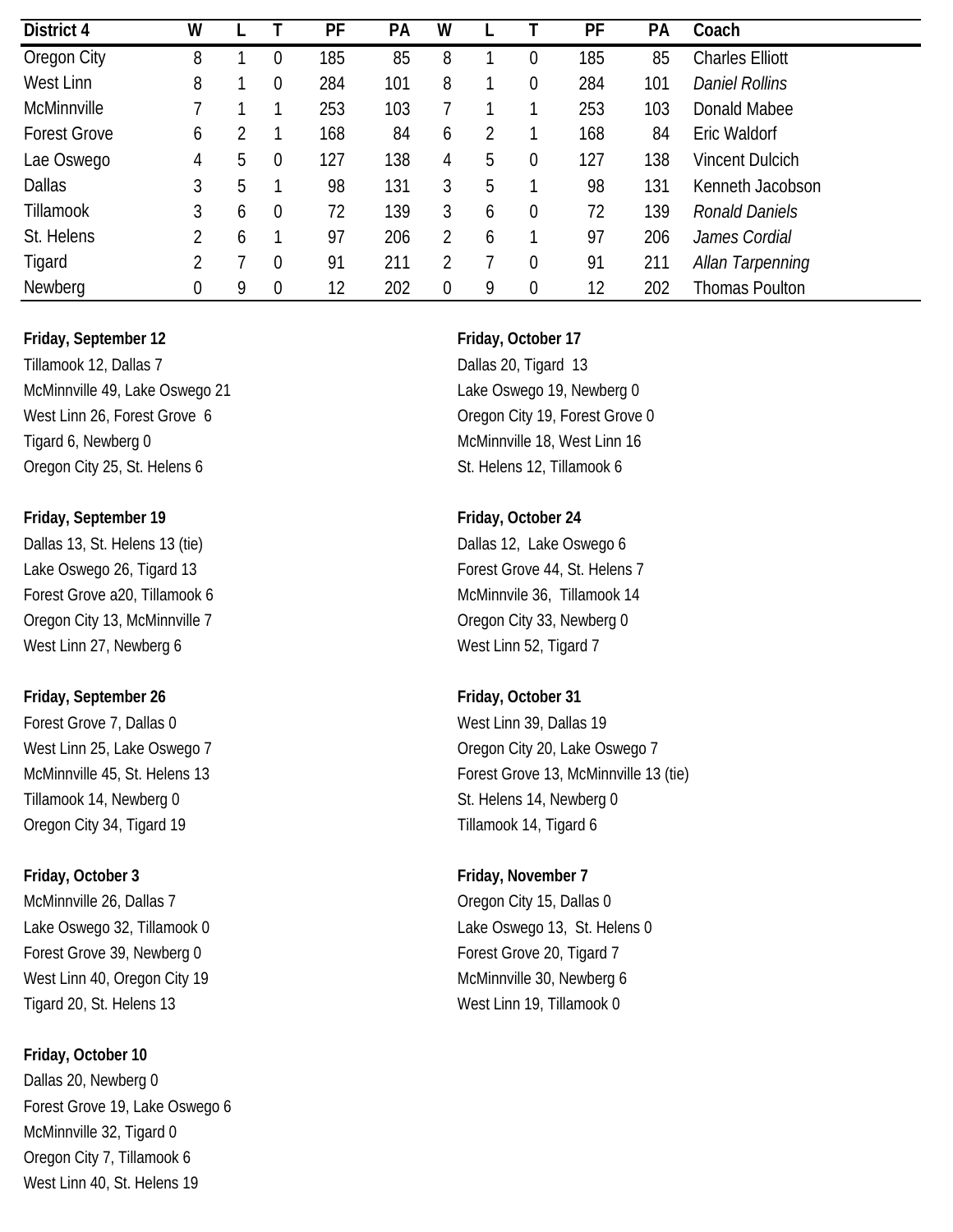| District 5    | W           |   |                | PF  | <b>PA</b> | W |   |                | PF  | PA  | Coach                  |
|---------------|-------------|---|----------------|-----|-----------|---|---|----------------|-----|-----|------------------------|
| Marshfield    | 4           | 0 |                | 115 | 35        |   |   |                | 255 | 64  | Marion (Pete) Susick   |
| Roseburg      |             |   |                | 94  | 84        | 6 |   |                | 159 | 121 | Roy Lloyd              |
| North Bend    |             |   |                | 81  | 75        | 5 |   |                | 188 | 113 | <b>Clifton Saxton</b>  |
| South Eugene  |             |   | 0              | 40  | 106       |   | b | 0              | 85  | 144 |                        |
| Springfield   |             | 3 | $\overline{0}$ | 99  | 74        | 4 | 4 |                | 142 | 104 | <b>Harold Whitbeck</b> |
| Cottage Grove | 0           | 0 | 0              | 37  | 92        | 4 | 5 | $\theta$       | 146 | 176 | <b>Alfred Simpson</b>  |
| North Eugene  | $\mathbf 0$ | 0 | 0              | 0   |           | 0 |   | $\overline{0}$ | 13  | 26  | <b>Bud Robertson</b>   |

**Please Note: North Eugene played JV scheule for the expection of the Cottage Grove Game**

**Friday, September 12 Friday, October 10** x-Marshfield 47, Klamath Falls 0 Roseburg 20, Springfield 13 x-Roseburg 31, Ashland 0 x-South Eugene 19, Albany 0 x-Beaverton 12, South Eugene 0 x-Springfield 6, Astoria 0 **Saturday, October 11**

**Saturday, September 13** x-North Bend 38, Reedsport 7 **Friday, October 17**

**Friday, September 19** Marshfield 26, Springfield 21 x-Cottage Grove 33, Willamette 13 Roseburg 27, North Bend 20 x-North Bend 7, Grants Pass 0 x-Roseburg 21, Corvallis 12 **Friday, October 24** x-Beaverton 13, Springfield 6 Marshfield 34, South Eugene 0

**Friday, September 26** x-Del Norte (CA) 25, Roseburg 13 x-Cottage Grove 25, South Eugene 0 x-Marsjhfield 48, Sweet Home 7 **Friday, October 31** North Bend 14, Springfield 6 x-Springfield 39, Cottage Grove 0 x-Roseburg 0, Grants Pass 0 (tie) Marshfield 27, Roseburg 0

**Friday, October 3** x-Cottage Grove 38, Bandon 27 **Friday, November 7** x-North Bend 44, Coquille 12 Marshfield 28, North Bend 13 Roseburg 21, South Eugene 12 Springfield 20, South Eugene 12 x-Springfield 12, Klamath Falls 0

x-Crater 19, Cottage Grove 0 x-Grants Pass 6, Marshfield 6 (tie)

x-North Bend 27, Cottage Grove 0

x-Sweet Home 12, Cottage Grove 0 x-Marshfield 39, Hillsboro 7 x-South Eugene 21, Hudson Bay (WA) 14

x-Klamath Falls 12, South Eugene 7 x-Cottage Grove 26, North Eugene 13 Springfield 19, North Bend 19 (tie)

South Eugene 14, North Bend 6

x-Medford 3, Marshfield 0 x-Roseburg 26, Cottage Grove 12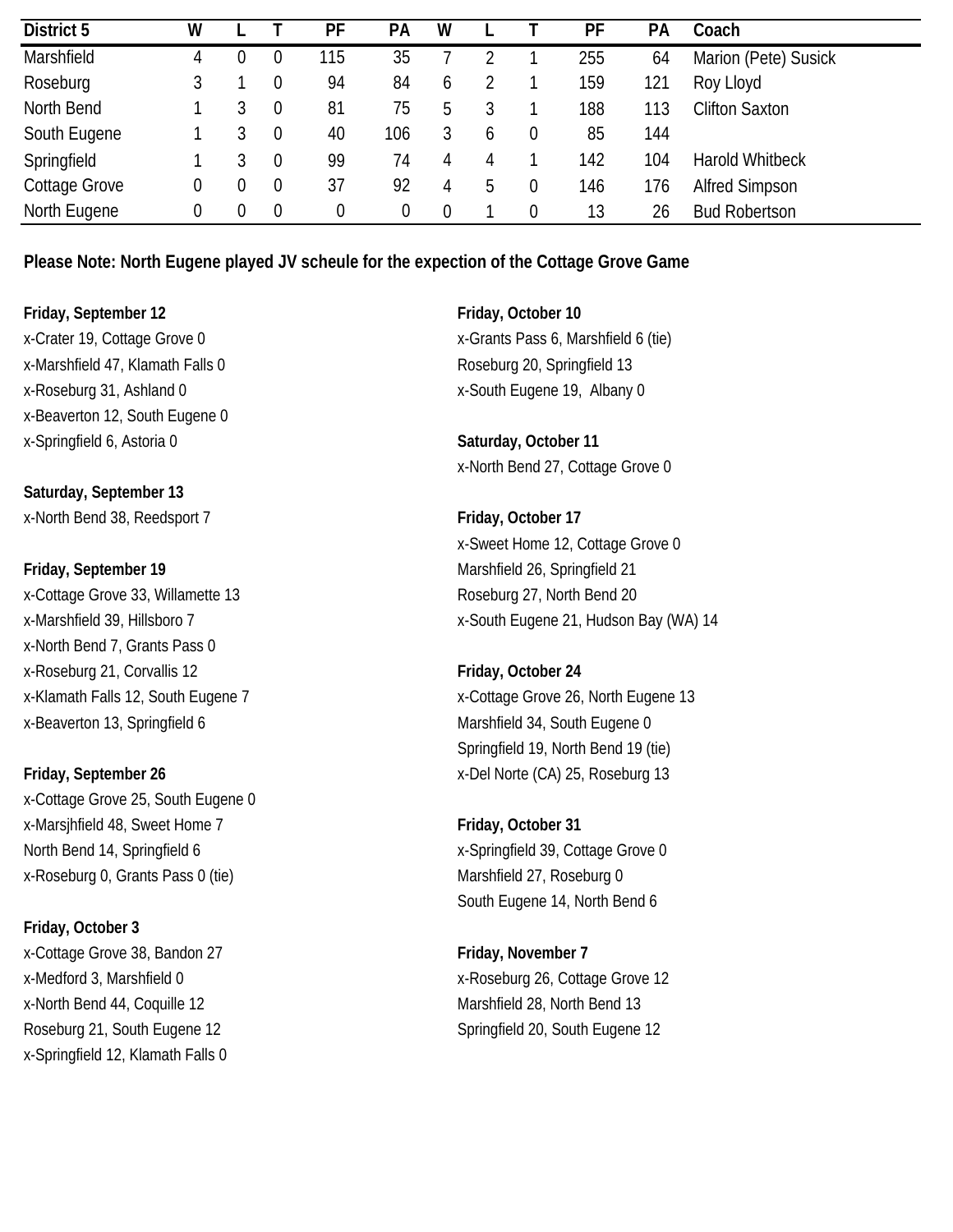| District 6         | W                |   |                | РF  | <b>PA</b> | W             |                | PF  | <b>PA</b> | Coach               |
|--------------------|------------------|---|----------------|-----|-----------|---------------|----------------|-----|-----------|---------------------|
| <b>Grants Pass</b> |                  |   |                | 91  | 14        | 4             | 3              | 116 | 27        | Mel Ingram          |
| Medford            |                  |   |                | 108 | 53        | 9             |                | 223 | 54        | Fred Speige         |
| Crater             |                  |   | 0              | 80  | 77        | $\mathfrak h$ | 0              | 185 | 135       | Leonard Warren      |
| Ashland            |                  |   | $\overline{0}$ | 53  | 12        |               | $\overline{0}$ | 118 | 208       | <b>Varney Corey</b> |
| Klamath Union      | $\left( \right)$ | 4 | $\theta$       | 18  | 150       |               | $\Omega$       | 36  | 263       |                     |

**Friday, September 12 Friday, October 10** x-Roseburg 31, Ashland 0 x-Phoenix 19, Ashland 13 x-Crater 19, Cottage Grove 0 Medford 26, Crater 0 x-Medford 21, North Salem 7

x-Crater 47, Eagle Point 13 x-Crater 33, Yreka (CA) 18 x-North Bend 7, Grants Pass 0 Medford 53, Klamath Falls 0 x-Klamath Falls 12, South Eugene 7 x-Medford 19. David Douglas 0 **Friday, October 24**

x-Ashland 6, Yreka (CA) 0 x-Medford 33, Eureka (CA) 0 x-Redmond 27, Crater 6 x-Roseburg 0, Grants Pass 0 (tie) **Friday, October 31** x-Redding (CA) 33, Klamath Falls 6 Medford 27, Ashland 0

**Friday, October 3**

x-Ashland 33, Lakeview 12 **Friday, November 7** Grants Pass 26, Crater 7 Ashland 33, Klamath Falls 12 x-Springfield 12, Klamath Falls 0 Medford 0, Grants Pass 0 (tie) x-Medford 3, Marshfield 0

x-Grants Pass 19, Albany 0 x-Grants Pass 6, Marshfield 6 (tie) x-Marshfield 47, Klamath Falls 0 x-Marshfield 47, Klamathn Falls 0

**Friday, October 17 Friday, September 19** Grants Pass 33, Ashland 7

Crater 40, Ashland 13 **Friday, September 26** Grants Pass 32, Klamath Falls 0

Crater 32, Klamath Falls 6

**Friday, November 14** Willows (CA) 34, Ashland 13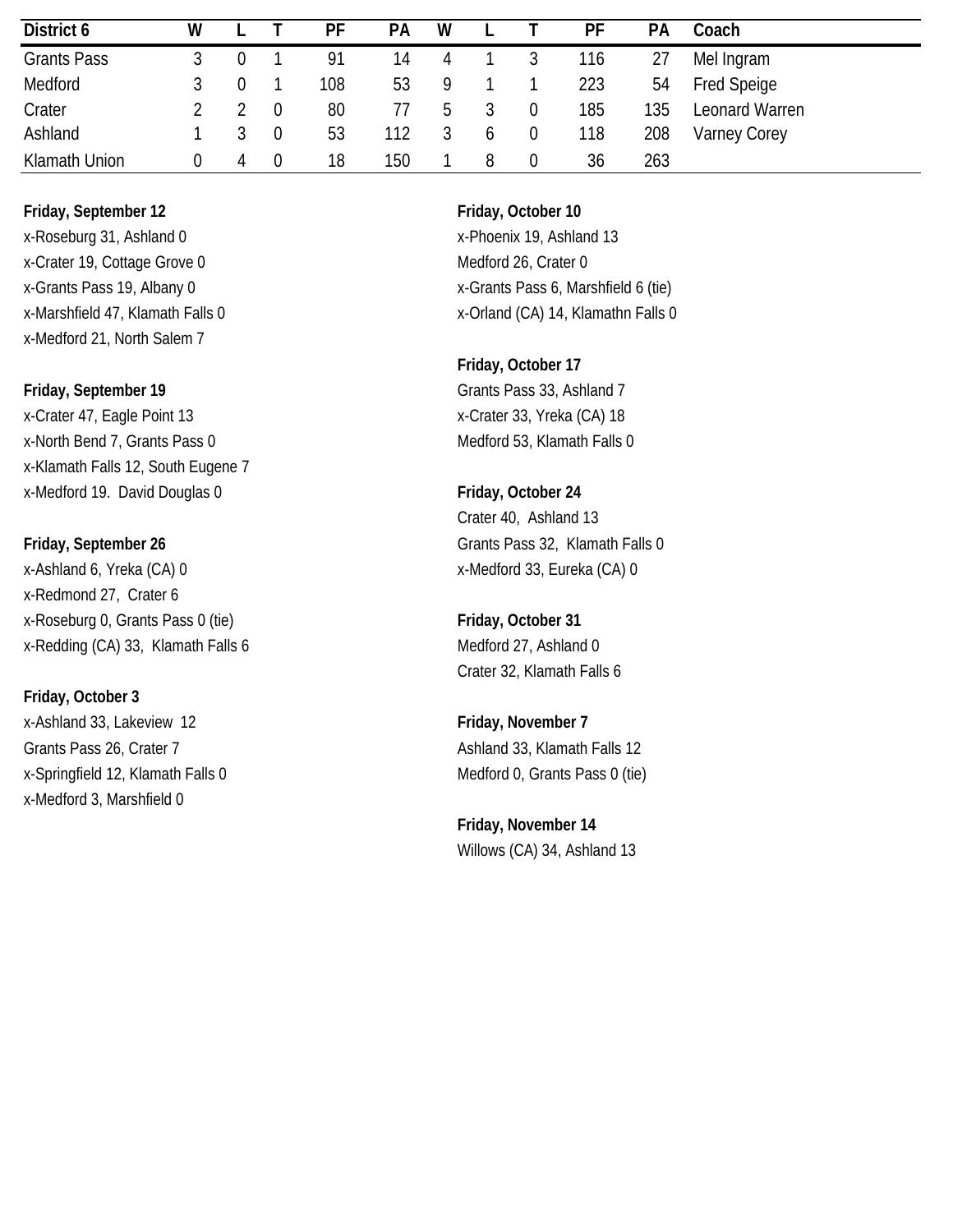| District 7       | W |   |                | PF  | <b>PA</b> | W            |   |                  | PF  | <b>PA</b> | Coach                 |
|------------------|---|---|----------------|-----|-----------|--------------|---|------------------|-----|-----------|-----------------------|
| Pendleton        |   |   | $\overline{0}$ | 104 | 39        | 8            |   | $\boldsymbol{0}$ | 235 | 182       | Donald Requa          |
| <b>Baker</b>     |   |   |                | 97  | 84        | b            |   | $\overline{0}$   | 247 | 126       | <b>Stanley Smith</b>  |
| La Grande        |   |   | $\overline{0}$ | 99  | 95        |              |   | 0                | 168 | 212       | Franz Haun            |
| The Dallas       |   |   |                | 69  | 80        | 4            | C | $\boldsymbol{0}$ | 121 | 165       | Keith DeCourcey       |
| <b>Hermiston</b> | 0 | 4 | $\overline{0}$ | 45  | 116       |              | h | 0                | 127 | 179       | James Ward            |
| Ontario          | 0 | 0 | 0              | 0   |           | <sub>0</sub> |   | $\Omega$         | 205 | 106       | <b>Merritt McKeel</b> |

x-Baker 34, Enterprise 0 Baker 26, The Dalles 12 x-Redmond 18, Hermiston 0 x-Mac-Hi 25, Hermiston 12 x-The Dalles 15, Wy'east 7 x-Ontario 7, Parra (ID) 6 **Friday, October 17**

x-Baker 32, La Grande 25 and 20, The Dalles 7 x-Hermiston 25, Scappoose 20 x-Ontario 27, Nyssa 7 x-Pasco (WA) 32, Pendleton 14 x-The Dalles 6, Redmond 0 **Friday, October 24** x-Ontario 26, Weiser (ID) 0 x-Mac-Hi 19, Baker 0

x-Baker 32, Union 0 x-Baker 32, Union 0 x-Lewiston (ID) 14, La Grande 6 x-Walla Walla (WA) 46, Pendleton 7 **Friday, October 31** x-Pasco (WA) 27, The Dallas 0 Pendleton 34, Baker 14 x-Caldwell (ID) 34, Ontario 19 la Grande 33, Hermiston 20

x-Baker 40, Weiser ID) 0 x-Hermiston 45, Madras 0 **Friday, November 7** x-Kennewick (WA) 38, La Grande 0 La Grande 26, Baker 25 x-Pendleton 19, Eisenhower (WA) 6 The Dalles 19, Hermiston 7 x-South Salem 32, The Dalles 19 x-Pendleton 19, Mac-Hi 6 x- Borah (ID) 14, Ontario 7 x-Ontario 34, Payette (ID) 7

x-La Grande 32, Union 0 endleton 19, La Grande 13 x-Pendleton 20, Mac-Hi 12 x-Pendleton 26, Meridan (ID) 6

Baker 33, Hermiston 12 **Friday, September 19** x-Mac-Hi 33, La Grande 6

# Pendleton 31, Hermiston 6 **Friday, September 26** The Dalles 31, La Grande 27

# x-Mac-Hi 19, The Dalles 12 **Friday, October 3** x-Vale 19, Ontario 6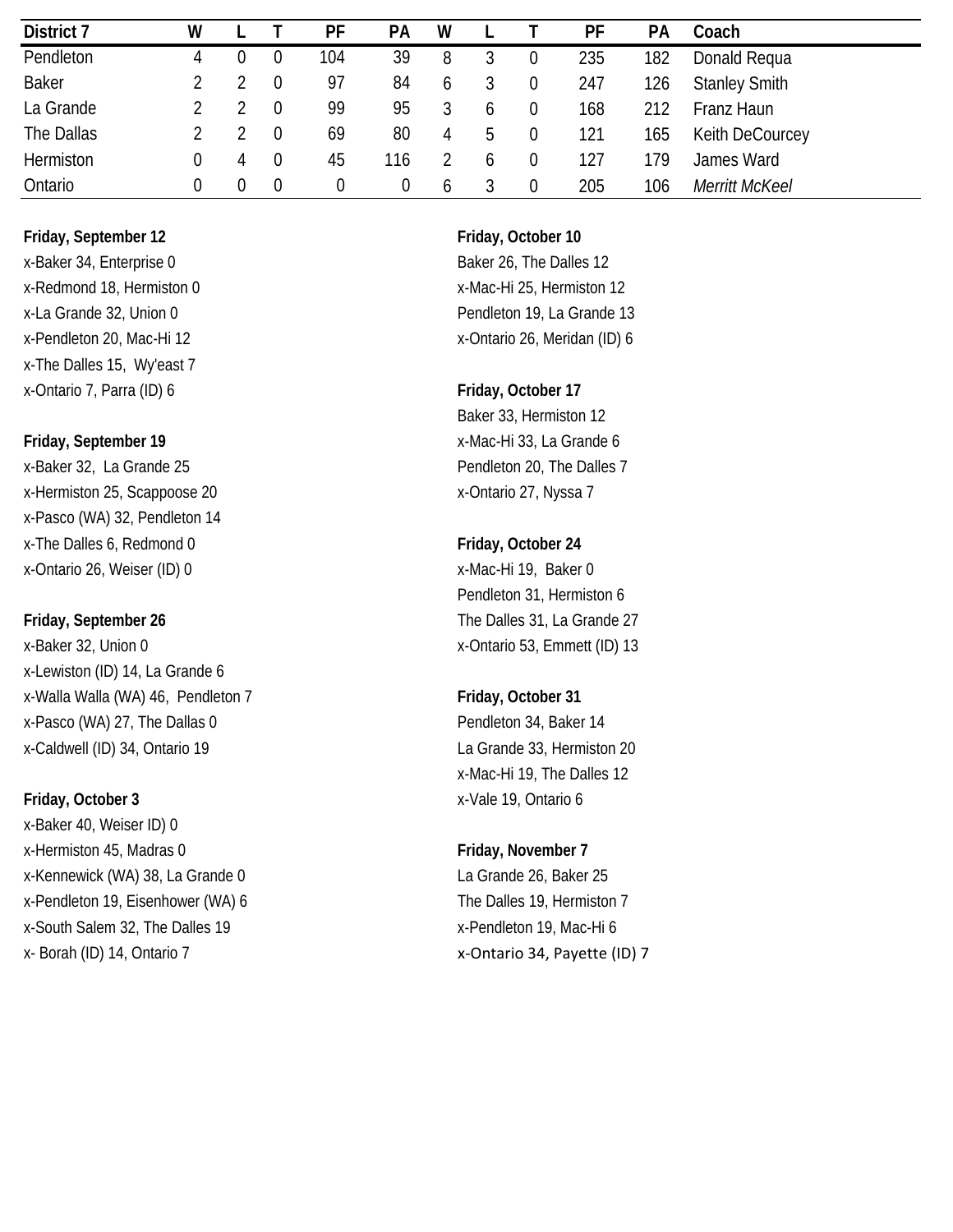| District 8        | W |                |                | PF       | PA  | W |   |                  | PF  | PA  | Coach                   |
|-------------------|---|----------------|----------------|----------|-----|---|---|------------------|-----|-----|-------------------------|
| Albany            | 6 |                |                | 129      | 71  | 6 | 3 | 0                | 129 | 110 | Randall Harrison        |
| North Salem       | 6 |                |                | 148      | 54  | 6 | 4 | $\overline{0}$   | 176 | 120 | Melvin Fox/Elden        |
| Corvallis         | 4 | 3              | $\overline{0}$ | 118      | 95  | 4 | 5 | 0                | 143 | 135 | <b>Jack Pinion</b>      |
| Prinville         | 4 |                |                | 110      | 59  | 6 | 3 | $\overline{0}$   | 171 | 92  | Dwaine Lambert          |
| South Salem       | 4 | 3              | 0              | 165      | 59  | 6 | 3 | $\overline{0}$   | 236 | 78  | Lee Gustafson           |
| Lebanon           | 3 | 4              | $\overline{0}$ | 72       | 129 | 5 | 4 | $\boldsymbol{0}$ | 104 | 148 | Evan Richey             |
| Bend              |   | 6              | $\overline{0}$ | 52       | 149 |   |   | $\overline{0}$   | 79  | 188 | <b>Thomas Winbigler</b> |
| <b>Sweet Home</b> | 0 |                |                | 34       | 211 |   | 8 | 0                | 53  | 265 | John Wyttenberg         |
| Redmond           | 0 | $\overline{0}$ | $\overline{0}$ | $\theta$ |     | 6 |   | 0                | 206 | 46  | Gale Davis              |

### **Friday, September 12 Friday, October 10 Friday, November 7**

x-Medford 21, North Salem 7 Prinville 33, Sweet Home 0 South Salem 14, Prinville 12 x-Redmond 18, Hermiston 0 **Friday, October 17**

North Salem 19, Albany 13 x-Prinville 41, Burns 26 Bend 13, Sweet Home 7 x-Redmond 33, Lakeview 7 Prinville 24, Lebanon 0 x-The Dalles 6, Redmond 0 **Satiurday, October 18** x-Milwaukie 14, South Salem 0 Corvallis 13, South Salem 12

### **Friday, September 26 Friday, October 24**

Albany 14, Bend 7 Albany 19, Prinville 7 Corvallis 19, Prinville 7 South Salem 47, Bend 0 x-Lebanon 18, Newport 6 Lebanon 20, Corvallis 19 x-Redmond 27, Crater 6 x-Redmond 43, Madras 0 x-Marshfield 48, Sweet Home 7

Albany 38, Sweet Home 14 Lebanon 14, Bend 9 x-Ft. Vancouver (WA) 19, Corvallis 13 x-Prinville 20, Redmond 7 North Salem 26, Lebanon 7 South Salem 65, Sweet Home 0 x-Redmond 46, Burns 7 x-South Salem 30, The Dalles 0

x-Grants Pass 19, Albany 0 x-South Eugene 19, Albany 0 Albany 13, South Salem 12 x-Bend 27, Madras 7 x-Redmond 32, Bend 0 Corvallis 25, Bend 16 Corvallis 28, Sweet Home 0 North Salem 20, Corvallis 7 Lebanon 18, Sweet Home 7 x-Lebanon 14, Hillsboro 12 **South Salem 33, Lebanon 7** Prinville 13, North Salem 0

Albany 12, Lebanon 6 **Friday, September 19** North Salem 28, Bend 0 x-Roseburg 21, Corvallis 7 x-Sweet Home 12, Cottage Grove 6

North Salem 14, South Salem 8 North Salem 42, Sweet Home 6

### **Friday, October 31**

**Friday, October 3** Albany 20, Corvallis 7 Prinville 14, Bend 7 x-Ft. Vancouver (WA) 19, North Salem 6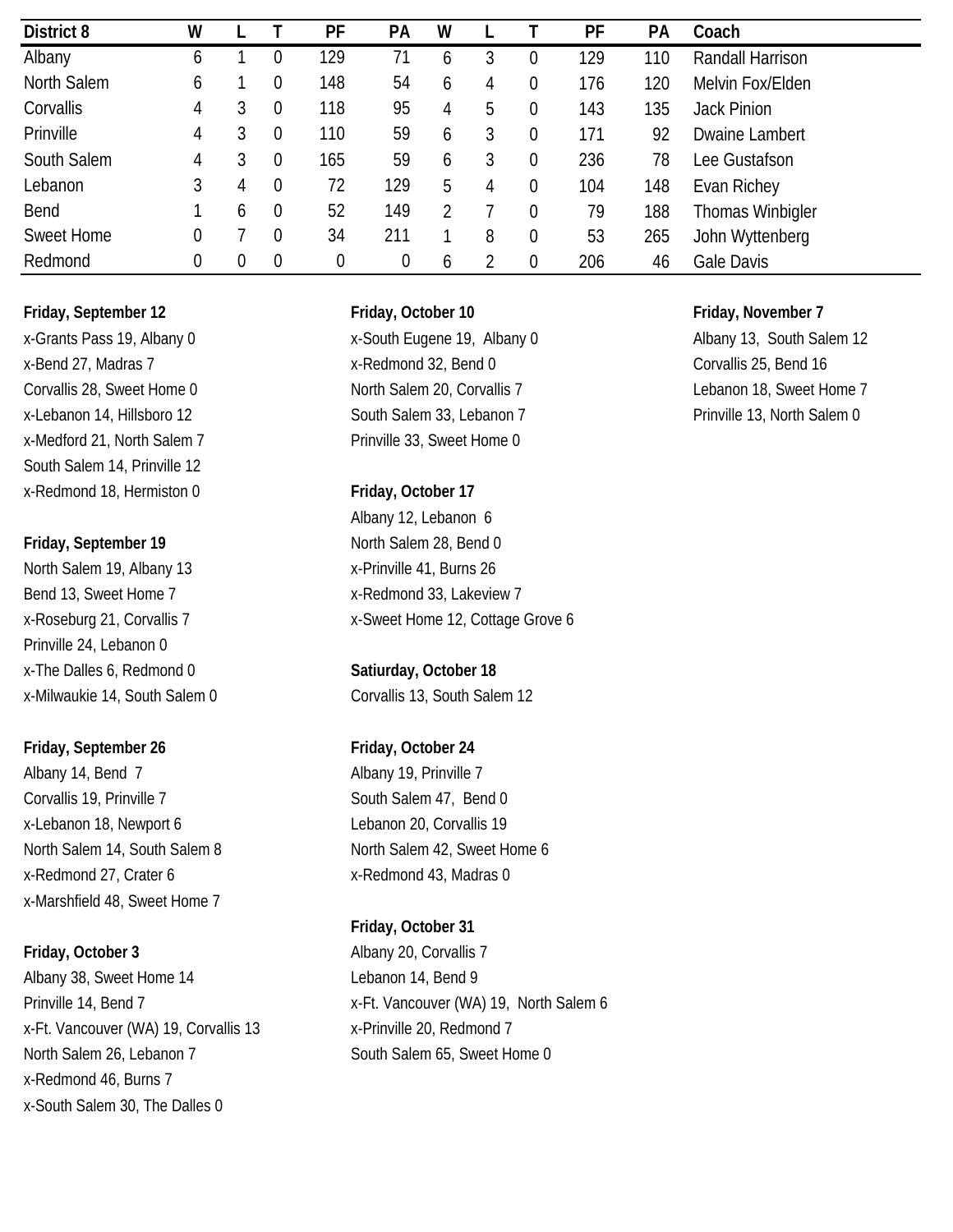# **Class A-2**

| District 1        | W |   |                  | PF  | PА  | W |   |                  | PF  | <b>PA</b> | Coach                   |
|-------------------|---|---|------------------|-----|-----|---|---|------------------|-----|-----------|-------------------------|
| Estacada          |   |   | 0                | 225 | 48  |   |   | $\boldsymbol{0}$ | 225 | 68        | Kenneth Brown           |
| Seaside           |   |   | $\overline{0}$   | 309 | 117 |   |   | $\mathbf 0$      | 309 | 117       | <b>Frank Buckiewicz</b> |
| Neah-Kah-Nie      | 5 |   |                  | 112 | 86  | 6 |   |                  | 119 | 86        |                         |
| Rainier           | 5 |   |                  | 213 | 106 | 6 |   |                  | 239 | 113       |                         |
| Warrenton         | 4 | 4 | $\boldsymbol{0}$ | 70  | 152 | 4 | 5 | $\boldsymbol{0}$ | 76  | 211       |                         |
| <b>Banks</b>      | 3 | 5 | $\overline{0}$   | 107 | 162 | 3 | 5 | $\theta$         | 107 | 162       | Robert Bishop           |
| Clatskanie        | 2 | b | $\theta$         | 85  | 251 |   | 6 | 0                | 85  | 251       | Norman Welch            |
| Concordia         |   | 6 |                  | 58  | 234 |   | 6 |                  | 58  | 234       |                         |
| <b>Hood River</b> | 0 |   |                  | 69  | 184 | 0 |   | $\boldsymbol{0}$ | 89  | 213       | <b>Burdette Kindred</b> |

**Friday, September 12 Friday, October 3 Friday, October 24** Rainier 24, Banks 6 **Estacada 27, Banks 7** Seaside 47, Banks 20 Estacada 33, Hood River 0 Estacada 45, Concordia 0 x-Neah-Kah-Nie 7, Nehalem 0 **Satirday, October 4** Rainier 20, Hood River 6

Clatskanie 26, Concordia 6 Estacada 20, Rainier 0 Seaside 39, Rainier 21 **Seaside 39, Rainier 21 Saturday, November 8 Saturday, November 8** 

Rainier 48, Concordia 0 Saturday, September 13 **Warrenton 6, Neah-Kah-Nie 0** Saturday, October 25

**Friday, October 10** Friday, September 19 **Rainier 46, Clatskanie 2** Friday, October 31 Banks 20, Hood River 7 Concordia 19, Hood River 19 (tie) Estacada 47, Clatskanie 0 Seaside 53, Clatskanie 6 **Estacada 26, Warrenton 7** Neah-Kah-Nie 20, Rainier 20 (tie) Estacada 27, Neah-Kah-Nie 0 Neah-Kah-Nie 13, Seaside 7 Seaside 59, Warrenton 7

**Satirday, September 20 Friday, October 17 Saturday, November 1** Rainier 34, Warrenton 13 **Warrenton 12, Banks 7** Banks 21, Concordia 6 Clatskanie 24, Hood River 12 **Friday, September 26** Seaside 27, Estacada 0 **Friday, November 7** Neah-Kah-Nie 28, Banks 6 x-Rainier 26, Vernonia 7 Banks 20, Clatskanie 13

Warrenton 13, Hood River 0 Neah-Kah-Nie 32, Concordia 0

Warrenton 7, Clatskanie 0 Seaside 34, Hood River 19 Neah-Kah-Nie 60, Clatskanie 14

Seaside 37, Concordia 0 x-Ilwaco (WA) 59, Warrenton 6

x-Madras 20, Estacada 0 **Saturday, October 18** Neah-Kah-Nie 13, Hood River 6

Concordia 20, Warrenton 6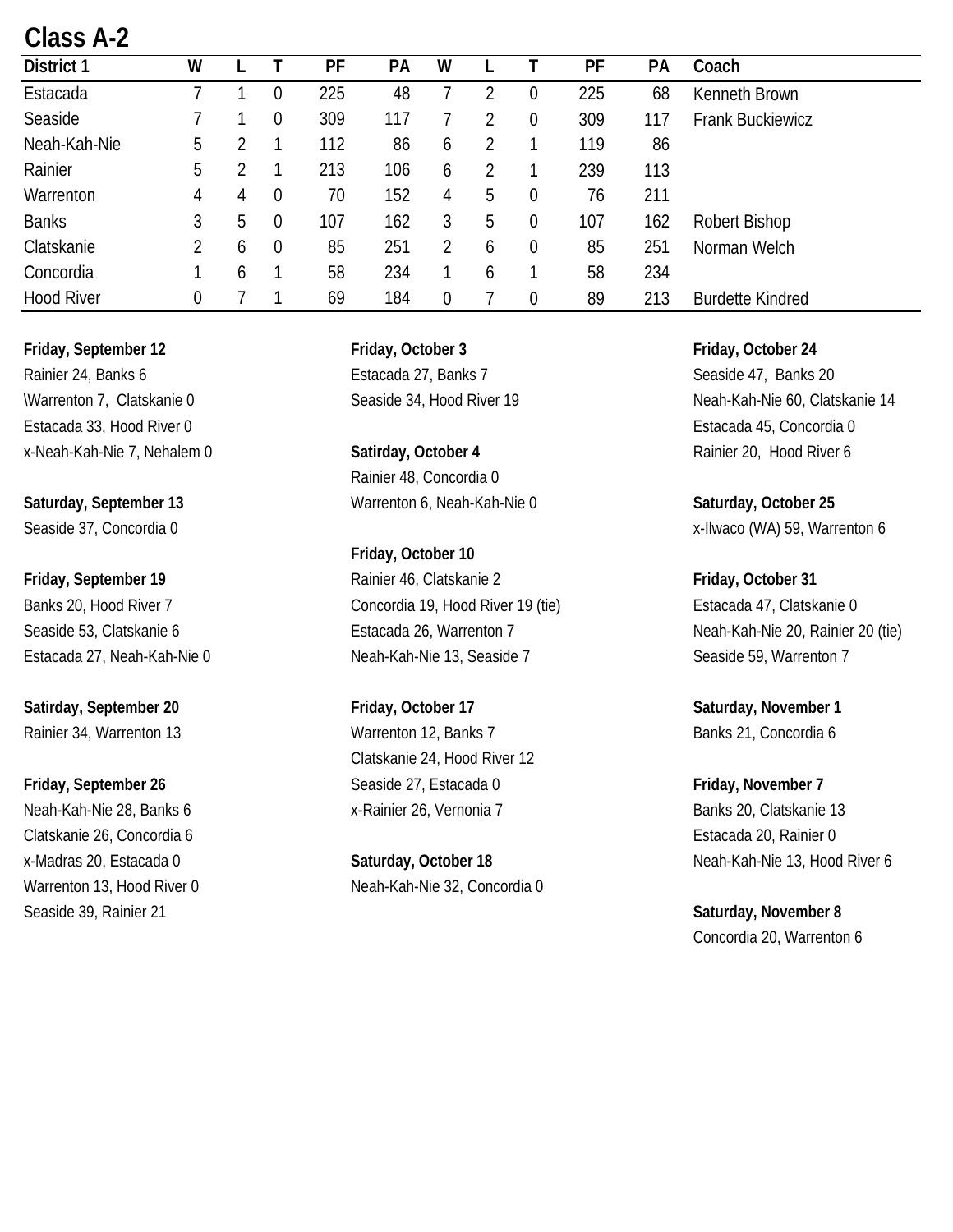| <b>District 2</b> | W                |   |                | PF  | PA  | W  |   |                | PF  | PA  | Coach           |
|-------------------|------------------|---|----------------|-----|-----|----|---|----------------|-----|-----|-----------------|
| Willamina         | 8                | 0 | 0              | 351 | 32  | 11 |   | 0              | 470 | 71  | Thomas Cowan    |
| Nestucca          | 5                |   |                | 112 | 99  | 5  |   |                | 112 | 99  |                 |
| Yamhill           | 5                |   |                | 144 | 109 | 5  | 3 |                | 144 | 116 |                 |
| Dayton            | 4                |   |                | 109 | 84  | 4  |   | 2              | 109 | 84  | Mary Flitcroft  |
| Sheridan          | 4                | 4 | $\overline{0}$ | 92  | 141 | 4  | 4 | 0              | 92  | 141 |                 |
| Philomath         | 3                | 4 |                | 79  | 122 | 3  | 4 |                | 79  | 122 | arry Stevens    |
| Amity             | 2                | b | $\overline{0}$ | 58  | 124 | 3  | 6 | 0              | 97  | 138 |                 |
| Sherwood          |                  | 6 |                | 52  | 167 |    | 6 |                | 58  | 192 |                 |
| Salem Academy     | $\boldsymbol{0}$ | b |                | 65  | 186 | 0  | 6 | $\overline{2}$ | 65  | 184 | <b>Bob Funk</b> |

Amity 19, Sherwood 0 **Amity 6**, Salem Academy 0 Dayton 19, Sheridan 7 Willamina 26, Dayton 6 Nestucca 21, Philomath 0 Nestucca 21, Yamhill 14 Willamina 57, Salem Academy 0 Philomath 13, Sherwood 0 x-Vernonia 7, Yamhill 0

### **Friday, September 19 Philomath 21, Amity 6**

Willamia 43, Amity 7 Dayton 26, Sherwood 7 Yamhill 12, Dayton 0 Sheridan 12, Nestucca 6 Nestucca 18, Salem Academy 0 Willamina 40, Yamhill 6 Sheridan 16, Philomath 7

Sheridan 6, Amity 0 Nestucca 13, Dayton 13 (tie) Dayton 18, Philomath 6 Willamina 41, Philomath 0 Yamhill 27, Salem Academy 21 Yamhill 46, Sheridan 7 x-Willamina 55, Silverton 7

Philomath 7, Yamhill 7 (tie) Willamina 53, Nestucca 7 Sheridan 26, Salem Academy 6 Sherwood 19, Sheridan 12 Willamina 53, Sherwood 0

### **Friday, October 17**

### **Friday, October 24**

**Friday, September 26** x-Amity 39, South Salem JV's 14 Nestucca 12, Sherwood 0 Sherwood 19, Salem Academy 19 (tie)

### **Friday, October 31**

**Friday, October 3** Yamhill 19, Amity 6 Nestucca 14, Amity 0 **Salem Academy 6, Dayton 6 (tie)** Salem Academy 6, Dayton 6 (tie)

> **Friday, November 7** Dayton 21, Amity 7 Philomath 25, Salem Academy 13 Willamina 38, Sheridan 6 Yamhill 13, Sherwood 7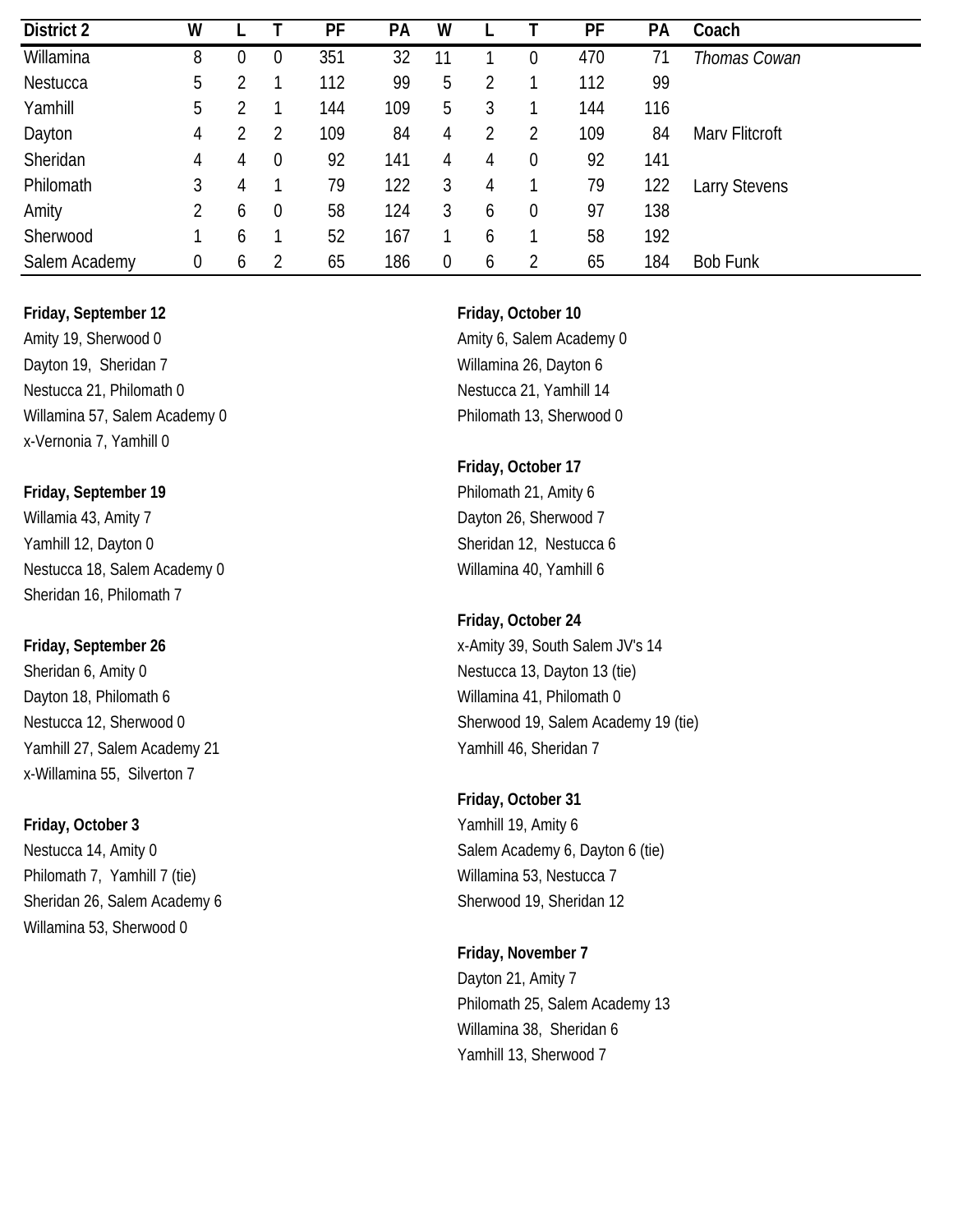| District 3        | W |    |                | PF  | <b>PA</b> | W        |               |                  | PF  | PА           | Coach              |
|-------------------|---|----|----------------|-----|-----------|----------|---------------|------------------|-----|--------------|--------------------|
| Florence (Siuslw) | 4 |    |                | 129 | 33        | b        | 4             | U                | 161 | 79           |                    |
| Newport           | 4 |    | 0              | 103 | 57        | b        | b             | $\theta$         | 148 | $14^{\circ}$ | <b>Gene Morrow</b> |
| Waldport          | 3 |    |                | 79  | 75        | b        | 4             | 0                | 131 | 126          |                    |
| Reedsport         |   |    | 0              | 100 |           |          | h             | $\theta$         | 139 | 169          |                    |
| Toledo            |   | 4  | $\overline{0}$ | 38  | 91        | 4        | $\mathcal{D}$ | $\overline{0}$   | 118 | 143          | William Niles      |
| Taft              | 0 | b. | $\overline{0}$ | 0   | 128       | $\theta$ |               | $\boldsymbol{0}$ | 12  | 183          | James Brown        |

**Friday, September 12 Friday, October 10** Newport 20, Toledo 0 Newport 20, Siuslaw 18 xBandon 14, Siuslaw 6 Reedsport 39, Taft 0 x-Coquille 7, Waldport 6 Waldport 27, Toledo 7 x-North Bend 38, Reedsport 7

x-Mapleton 42, Taft 12 Siuslaw 27, Waldport 0 x-Astoria 27, Newport 7 Toledo 18, Taft 0 x-Coquille 14, Reedsport 0 x-Sutherlin 6, Siuslaw 0 **Friday, October 24** x-Toledo 35, Gold Beach 7 Waldport 26, Newport 20 x-Waldport 20, Powers 12 and 200 and 200 and 200 and 200 and 200 and 200 and 200 and 200 and 200 and 200 and 20

### **Friday, September 26**

xLebanon 18, Newport 6 **Friday, October 31** x-Bandon 26, Reedsport 19 Newport 31, Taft 0 x-Siuslaw 19, Myrtle Point 6 and 19 Reedsport 21, Waldport 19 x-Toledo 19, Coquille 12 Siuslawe 32, Toledo 0 x-Waldport 12, Gold Beach 6

x-Mapleton 20, Siuslaw 7 Siuslaw 19, Reedsport 7 x-Myrtle Point 20, Reedsport 13 Waldport 7, Taft 0 x-Sutherlin 26, Waldport 14 x-Toledo 26, Central Linn 13

**Saturday, October 4** x-Siletz 13, Taft 0

**Friday, October 17 Friday, September 19** Newport 20, Reedsport 13

Siuslaw 33, Taft 6

### **Friday, November 7**

**Friday, October 3** Newport 12, Toledo 0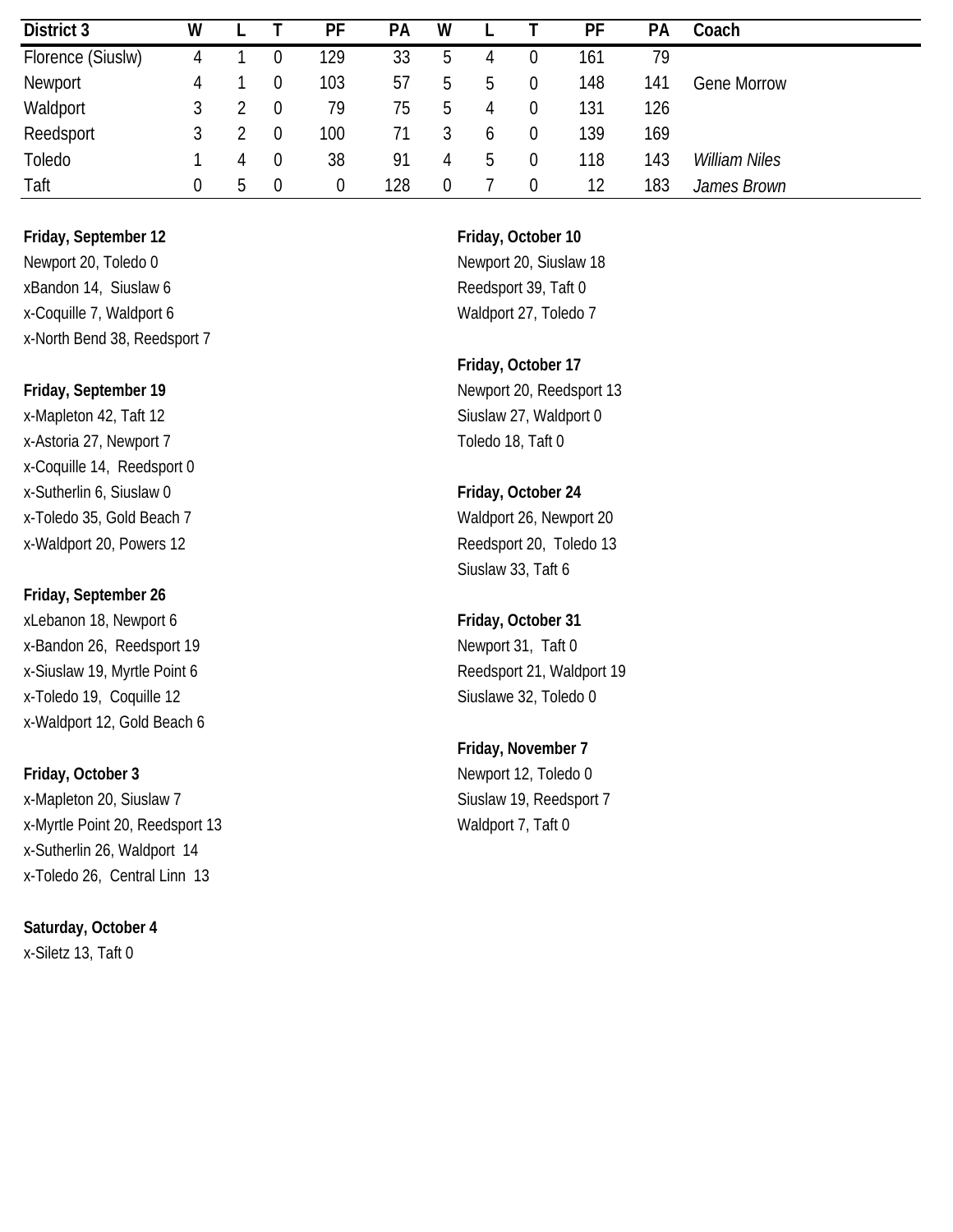| District 4       | W |               |                | PF  | PA  | W |              |          | PF  | PA  | Coach                  |
|------------------|---|---------------|----------------|-----|-----|---|--------------|----------|-----|-----|------------------------|
| Bandon           | 5 |               |                | 194 | 38  | 8 |              |          | 319 | 158 | <b>Dick Sutherland</b> |
| <b>Brookings</b> |   |               |                | 99  | 66  | 4 |              |          | 147 | 147 | Doug McFarlane         |
| Coquille         |   |               |                | 110 | 64  | b | 4            |          | 161 | 137 |                        |
| Myrtle Point     |   |               |                | 96  | 52  | 4 | 4            |          | 171 | 103 | Eugene Owens           |
| Gold Beach       |   | 4             | $\overline{0}$ | 89  | 151 |   | 8            | $\theta$ | 109 | 224 | Dewey Dye              |
| Pacific          | 0 | $\mathcal{D}$ | $\overline{0}$ | 12  | 229 |   | <sub>0</sub> | 0        | 25  | 236 |                        |

**Friday, September 12 Friday, October 10** x-Bandon 14, Siuslaw 6 Brokings 19, Coquille 13 x-Coquille 7, Waldport 6 Myrtle Point 49, Pacific 6 x-Pacific 13, Gold Beach 7 x-Myrtle Creek 6, Myrtle Point 0 **Saturday, October 11** x-St. Bernards (CA) 26, Brookings 7 Bandon 41, Gold Beach 12

**Friday, September 19 Friday, October 17** x-Myrtle Creek 12, Bandon 6 Bandon 39, Brookings 6 x-Brookings 28, Phoenix 12 Coquille 39, Pacific 0 xToledo 35, Gold Beach 6

**Saturday, September 20** Bandon 27, Myrtle Point 6 x-Myrtle Point 49, Oakland 13 Brookings 43, Pacific 0

**Friday, September 26** x-Bandon 26, Reedsport 19 **Friday, October 31** x-Toledo 19 Coquille 12 **Bandon 24, Coquille 14** x-Waldport 12, Gold Beach 6 Gold Beach 39, Pacific 6 x-Siuslaw 19, Myrtle Point 6 x-Del Norte (CA) 44, Brookings 13 **Saturday, November 1**

**Friday, October 3** x-Cottage Grove 38, Bandon 27 **Friday, November 7** x-North Bend 44, Coquille 12 Bandon 63, Pacific 0 x-Powers 13, Gold Beach 0 Brookings 27, Gold Beach 7 x-Myrtle Point 20, Reedsport 13 Coquille 7, Myrtle Point 0

x-Coquille 14, Reedsport 0 Myrtle Point 34, Gold Beach 6

**Friday, October 24** Coquille 43, Gold Beach 25

Myrtle Point 7, Brookings 7 (tie)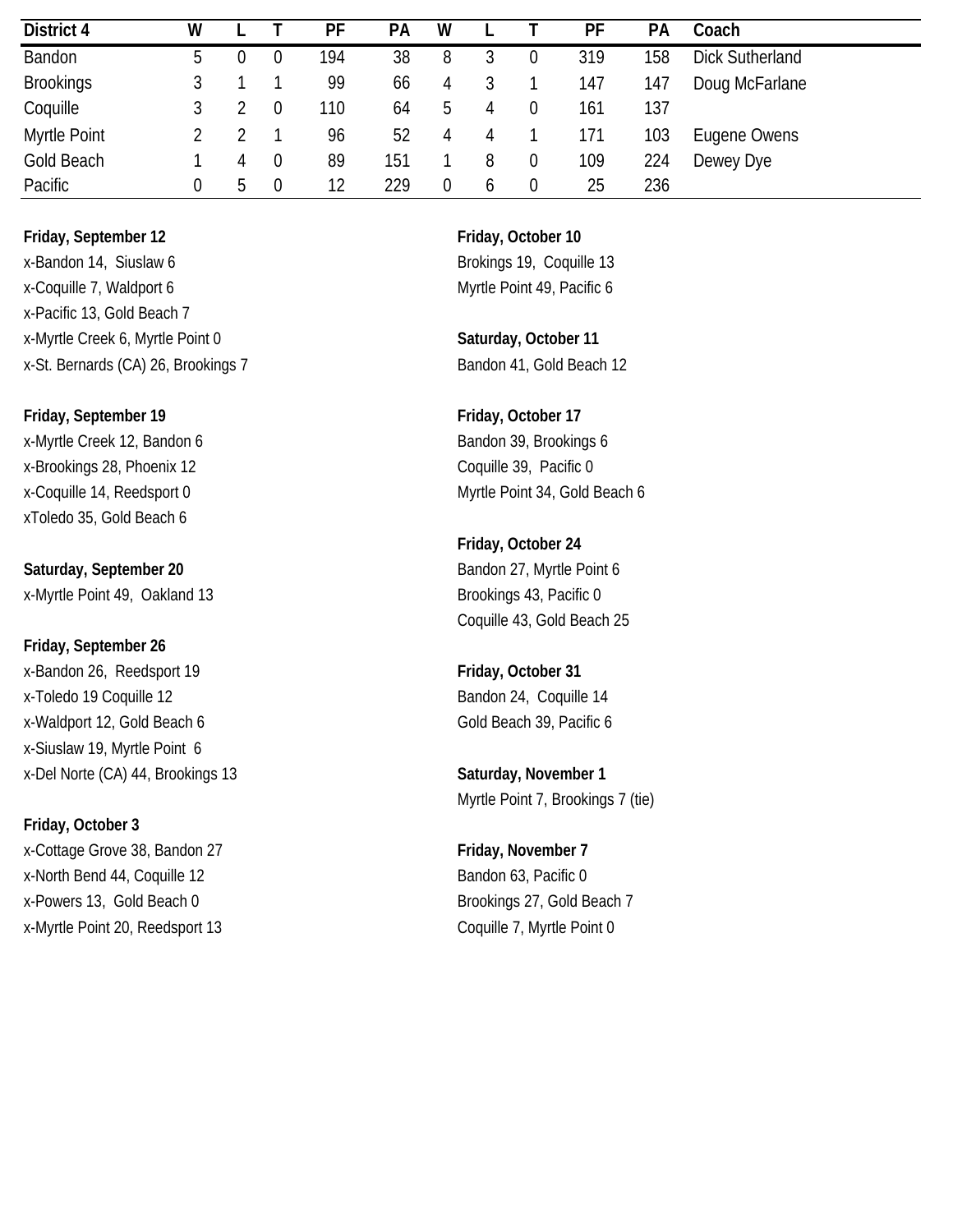| District 5          | W |   |                  | PF  | PA  | W |   |                  | PF  | <b>PA</b> | Coach             |
|---------------------|---|---|------------------|-----|-----|---|---|------------------|-----|-----------|-------------------|
| Oakridge            |   | 0 |                  | 189 | 48  |   |   |                  | 202 | 88        |                   |
| Willamette          | 6 |   |                  | 139 | 57  | 6 |   |                  | 160 | 65        |                   |
| Junction City       | 6 |   | $\boldsymbol{0}$ | 132 | 83  | 6 |   | $\boldsymbol{0}$ | 132 | 83        | <b>Bill Peden</b> |
| St. Francis         | 5 |   | $\overline{0}$   | 139 | 57  | 5 | 3 | 0                | 139 | 57        |                   |
| Pleasant Hill       | 4 | 4 | $\boldsymbol{0}$ | 98  | 125 | 4 | 4 | $\theta$         | 98  | 125       | Jerry Andrews     |
| Elmira              | 3 | 4 |                  | 64  | 84  | 4 | 4 |                  | 83  | 84        | Robert Leck       |
| <b>Central Linn</b> | 2 | b | $\overline{0}$   | 64  | 174 |   |   | 0                | 77  | 200       |                   |
| Drain               |   | 6 |                  | 85  | 163 |   | b |                  | 85  | 163       |                   |
| Creswell            | 0 | 8 | $\boldsymbol{0}$ | 23  | 162 | 0 | 9 | 0                | 30  | 176       | Tom Yano          |

Junction City 15, Central Linn 0 Pleasant Hill 41, Central Linn 13 Pleasant Hill 6, Creswell 0 Drain 13, Creswell 0 Willamette 28, Drain 13 Willamette 12, Elmira 0 St. Francis 6, Elmira 0 Cakridge 18, St. Francis 0 x-Oakridge 7, Sutherlin 7 (tie)

Elmira 13, Central Linn 7 x-Glide 14, Creswell 7 St. Francis 19, Creswell 0 Pleasant Hill 18, Drain 13 Junction City 34, Drain 7 Junction City 13, Elmira 0 Oakridge 13, Pleasant Hill 6 Willamette 25, St. Francis 0 x-Cottage Grove 33, Willamette 13

Central Linn 19, Creswell 13 Central Linn 19, Creswell 10 St. Francis 26, Drain 0 Elmira 13, Drain 13 (tie) x-Elmira 19, Monroe 0 St. Francis 37, Junction City 7 Junction City 30, Pleasant Hill 7 Willamina 13, Oakridge 13 (tie) **Friday, November 7** Example 13 (tie)

x-Toledo 26, Central Linn 13 Cass and Cakridge 26, Elmira 0 Oakridge 26, Drain 12 Junction City 13, Willamette 6 **Saturday, November 8** Pleasant Hill 13, St. Francis 6 Willamette 25, Pleasant Hill 0 Elmira 13, Creswell 0

**Friday, October 10** St. Francis 39, Central Linn 0 Willamette 38, Creswell 0 Elmira 25, Pleasant Hill 7 Oakridge 26, Junction City 0

### **Friday, October 24**

**Friday, September 19** Oakridge 33, Central Linn 7

### **Friday, October 31**

**Friday, September 26** Willamette 6, Central Linn 0

Central Linn 18, Drain 14 **Friday, October 3** Junction City 20, Creswell 0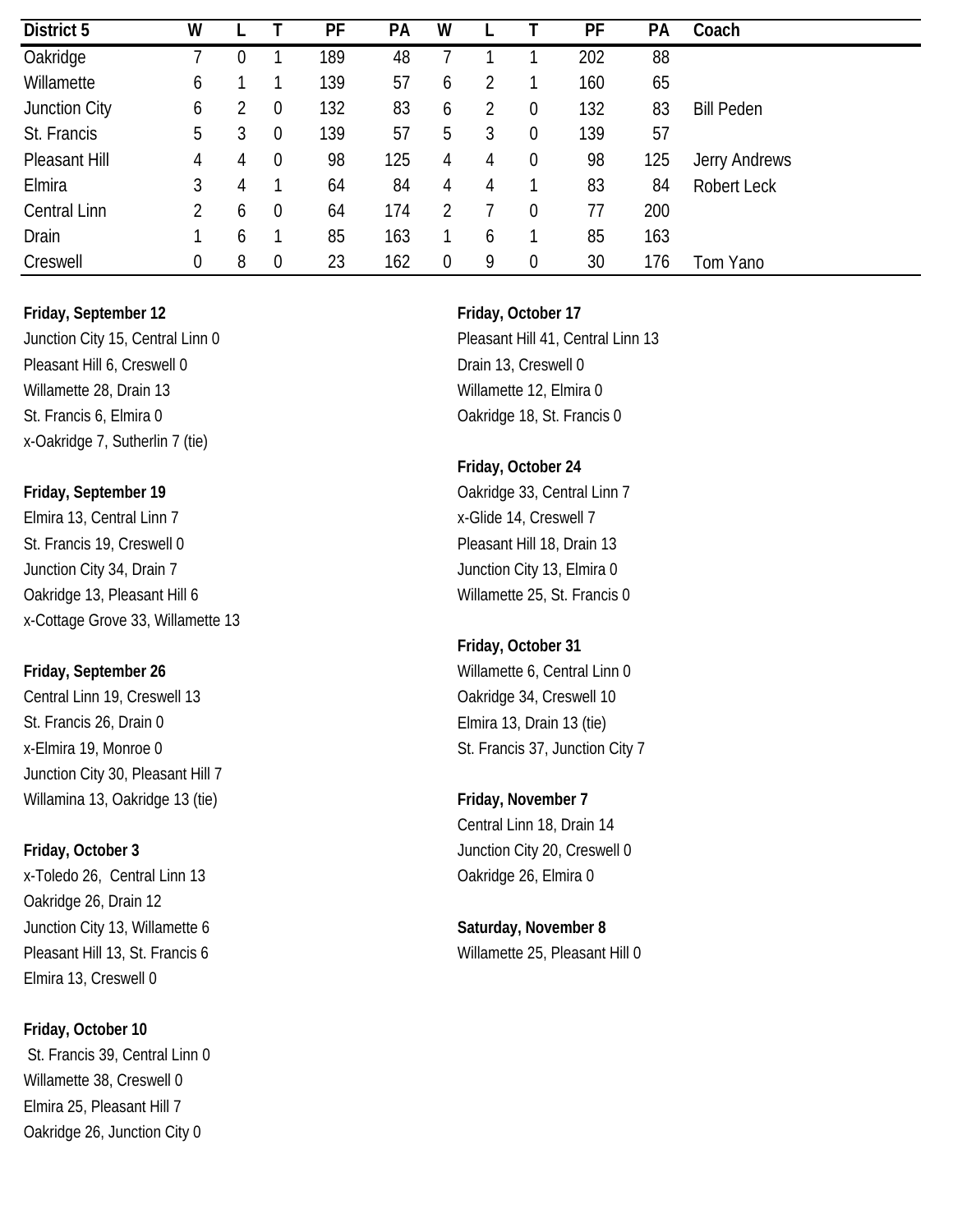| District 6 Umpqua | w |   | PF  | <b>PA</b> | W |               | PF  | PА  | Coach                 |
|-------------------|---|---|-----|-----------|---|---------------|-----|-----|-----------------------|
| Myrtle Creek      | 4 |   | 151 | 30        | b |               | 235 | 49  |                       |
| Sutherlin         | 4 |   | 141 | 24        | b |               | 198 | 64  |                       |
| Oakland           |   |   | 18  | 128       |   | $\mathfrak h$ | 37  | 190 |                       |
| Douglas           |   | 4 | 43  | 88        |   | h             | 68  | 139 | <b>Bob Williams</b>   |
| Riddle            |   |   | 32  | 78        | 3 | b             | 46  | 110 |                       |
| Glide             |   |   | 13  | 52        |   | 4             | 27  | 91  | <b>Charles Pinion</b> |

**Please Note: 6 Princepals of the six schools voted Sutherlin in for the playoffs**

**Friday, September 12 Friday, October 10** x-Myrtle Creek 6, Myrtle Point 6 (tie) Sutherlin 27, Douglas 6 x-Oakridge 6, Sutherlin 6 (tie) Myrtle Creek 47, Oakland 0 x-Riddle 7, Days Creek 0 x-Canyonville 7, Riddle 0

Saturday, September 13 **Friday**, October 17 x-Rogue River 14, Oakland 7 Myrtle Creek 34, Douglas 18

**Friday, September 19** Sutherlion 21, Riddle 6 x-Illionis Valley 27, Douglas 6 Glide 0, Riddle 0 (tie) **Friday, October 24** x-Siuslaw 26, Sutherlin 6 x-Siuslaw 26, Sutherlin 6

**Saturday, September 20 Riddle 20, Oakland 0** x-Myrtle Point 49, Oakland 13

**Friday, September 26** Glide 7, Douglas 0 Myrtle Creek 38, Riddle 6

**Friday, October 3** Eagle Point at Sutherlin Myrtle Creek 26, Glide 0 x-Riddle 7, Glendale 6 x-Sutherlin 26, Waldport 14

Oajkland 12, Glide 0

x-Myrtle Creek 12, Bandon 6 x-Eagle Point 38, Douglas 19 Sutherlin 6, Myrtle Creek 6

**Friday, October 31** Oakland 6, Douglas 0 x-Myrtle Creek 66, Glendale 7 Sutherlin 26, Glide 6 x-Illionis Valley 19, Riddle 0

**Friday, November 7** Douglas 19, Riddle 0 *(district playoff quarterfinal berth)*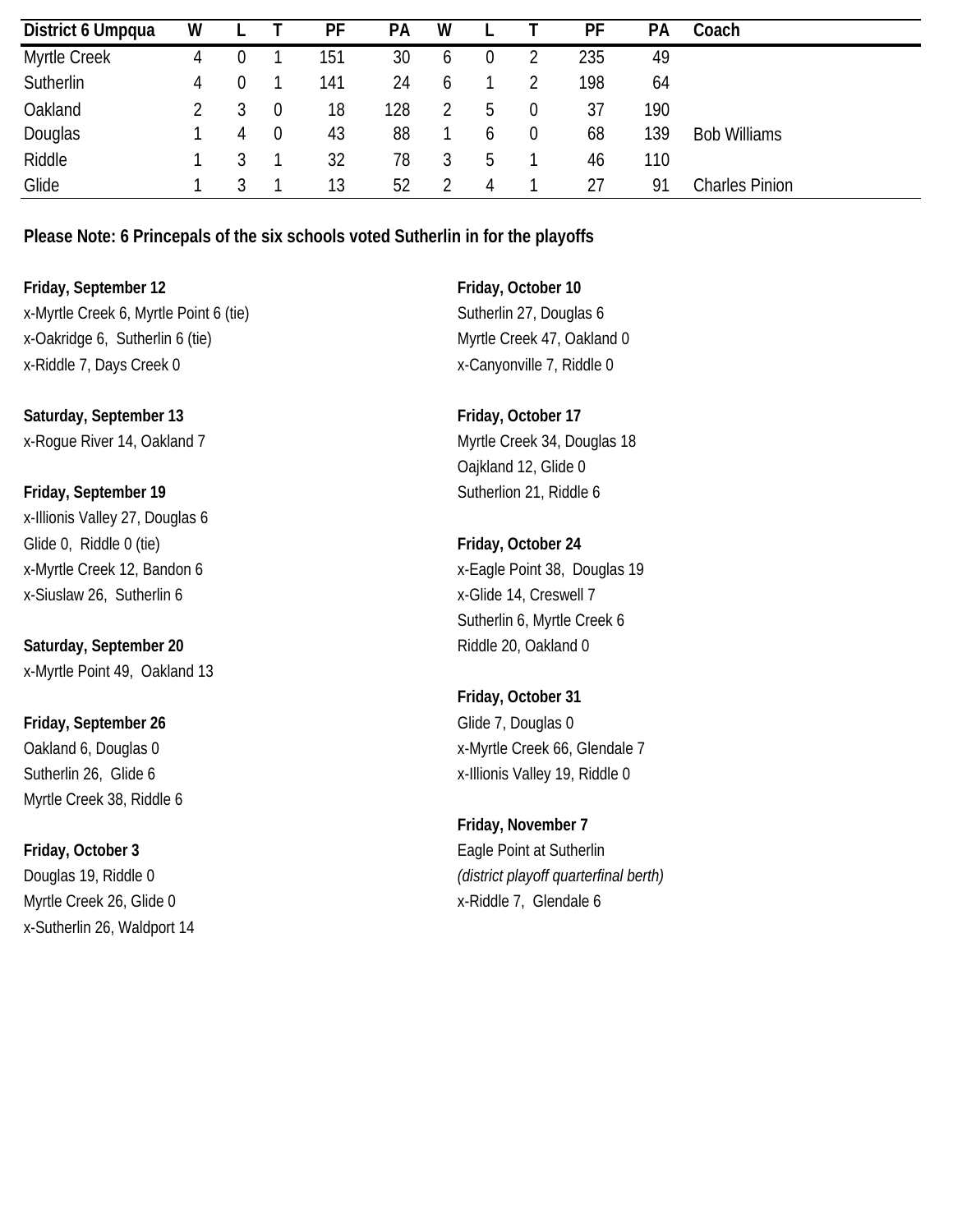| District 6 Roque       | W  |    |                | PF  | РA  | W |    |   | PF  | РA  | Coach               |
|------------------------|----|----|----------------|-----|-----|---|----|---|-----|-----|---------------------|
| Eagle Point            | .b |    |                | 174 | 45  |   |    | 0 | 309 | 191 | Tom Van Etten       |
| Henley                 |    |    | $\overline{0}$ | 83  | 37  | b |    |   | 143 | 50  | Ted Ammerman        |
| <b>Illionis Valley</b> |    |    | 0              | 98  | 104 | h |    |   | 170 | 130 |                     |
| Phoenix                |    |    | $\Omega$       | 123 | 59  |   | .C | 0 | 154 | 138 | Jack Woodward       |
| Rogue River            | 0  | b. | $\overline{0}$ | 31  | 215 |   |    |   | 50  | 268 | <b>Charles Neil</b> |
| Glendale               |    | 4  | $\overline{0}$ | 73  | 142 |   |    |   | 113 | 241 |                     |

**Friday, September 12 Friday, October 10** x-Eagle Point 32, Talent 14 Eagle Point 58, Glendale 7 x-Henley 20, Chiloquin 6 x-Phoenix 19, Ashland 13 x-Illionis Valley 26, St. Mary's (Medford) 20 x-Mt. Shasta (CA) 14, Phoenix 13 **Saturday, October 11** x-Glendale 21, Glide 0 Henley 25, Illionis Valley 0

Saturday, September 13 **Friday**, October 17

**Friday, September 19** Phoenix 57, Rogue River 0 x-Illionis Valleey 27, Douglas 6 x-Crater 47, Eagle Point 13 **Friday, October 24** x-Brookings 28, Phoenix 12 x-Eagle Point 38, Douglas 12 x-Canyonville 26, Roque River 0 Phoenix 33, Glendale 6

**Saturday, September 20** x-Henley 7, Alturas (CA) 7 (tie) **Saturday, October 25**

**Friday, September 26 Friday, October 31** Glendale 27, Rogie River 6 Phoenix 13, Henley 7

**Friday, October 3** Eagle Point 20, Phoenix 7 **Friday, November 7 Friday, November 7** x-Illionis Valley 27, Glendale 21 Eagle Point 19, Sutherlin 18

x-Rogie River 13, Oakland 7 Eagle Point 39, Illions Valley 12 Henley 18, Glendale 12

Illionis Valley 33, Rogue River 6

x-Yoncalla 26, Glendale 6 x-Henley 33, Surprise Valley (CA) 0

Eagle Point 12, Henley 0 **Eagle Point 45, Rogue River 19** Illionis Valley 26, Phoenix 13 **Xalley 19, Riddle 0** x-Illionis Valley 19, Riddle 0 x-Myrtle Creek 66, Glendale 7

Henley 33, Rogue River 0 *(district playoff quarterfinal berth)* x-Riddle 7, Glendale 6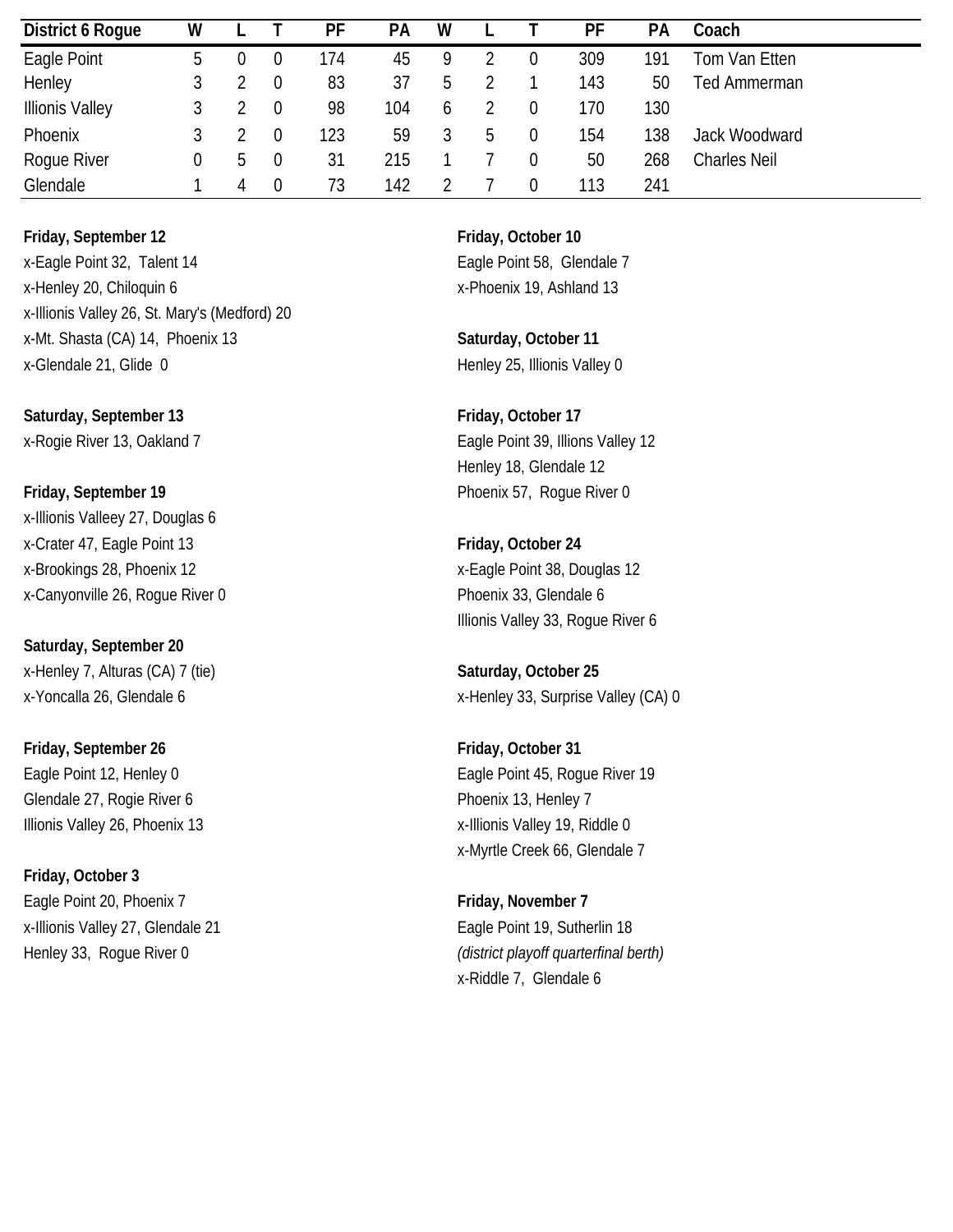| District 7         | w           |   |                  | PF | <b>PA</b> | W  |   |                  | PF  | PA  | Coach                |
|--------------------|-------------|---|------------------|----|-----------|----|---|------------------|-----|-----|----------------------|
| Lakeview           | 3           | 0 | 0                | 98 | 34        | 3  | 5 |                  | 136 | 194 | <b>Howard Hooper</b> |
| <b>Burns</b>       |             |   | 0                | 57 | 47        |    | 5 | $\boldsymbol{0}$ | 96  | 166 | <b>Grant Budge</b>   |
| Madras             |             |   | $\boldsymbol{0}$ | 40 | 50        |    |   | 0                | 54  | 226 | Joe Piedmont         |
| <b>Grant Union</b> | $\mathbf 0$ | 3 | $\overline{0}$   | 14 | 78        | 0  | 6 | $\boldsymbol{0}$ | 33  | 165 | Frank Doyel          |
|                    | w           |   |                  | PF | PA        | W  |   |                  | PF  | PA  | Coach                |
| Vale               |             | 0 | $\overline{0}$   | 65 | 27        | 12 | O | 0                | 436 | 57  |                      |
| McLoughlin         |             |   | 0                | 63 | 32        | b  |   | 0                | 225 | 107 | <b>Robert George</b> |
| Nyssa              | $\mathbf 0$ |   | $\mathbf 0$      | 0  | 69        | 4  | 4 | $\boldsymbol{0}$ | 111 | 168 |                      |

x-Pendleton 20, Mac-Hi 13 x-Mac-Hi 23, Hermiston 12 x-Pilot Rock 40, Grant Union 0 x-Nyssa 20, Payette (ID) 0 x-Lakeview 7, Weed (CA) 7 (tie) x-Vale 42, Weiser (ID) 0 x-Bend 27, Madras 7 Burns 17, Madras 13 x-Baker 31, Enterprise 0 Lakeview 38, Grant Union 7

Saturday, September 13 **Friday**, October 17 Vale 33, Nyssa 0 x-Mac-Hi 33, La Grande 6 x-Kuna (ID) 12, Burns 6 x-Ontario 27, Nyssa 7

x-Nyssa a7, Meridan (ID) 0 x-Nyssa a7, Meridan (ID) 0 x-Vale 35, Emmett (ID) 0 x-Yreka (CA) 13, Lakeview 0 **Friday, October 24** x-Wy'east 41, Madras 7 x-Mac-Hi 19, Baker 6

# **Saturday, September 20** x-Vale 54, Payette (ID) 0

**Friday, September 26 by September 26 by September 26 by September 26 by September 26 by September 26 by September 26 by September 26 by September 26 by September 26 by September 26 by September 26** Vale 32, Mac-Hi 27 x-Nyssa 19, Weiser (ID) 14 **Friday, October 31**

x-Estacada 20, Madras 0 x-Vale 19, Ontario 6

x-Vale 40, Parma (ID) 6 x-Redmond 46, Burns 7 **Saturday, November 8** x-Maupin 28, Grant Union 7 Vale 45, Lakeview 0 x-Hermiston 45, Madras 0

x-Vale 41, Meridan (ID) 6 **Friday, September 19** X-Prinville 41, Burns 26 x-Mac-Hi 48, St. Patricks (WA) 0 Madras 14, Grant Union 0

x-Parma (ID) 33, Nyssa 30 Buns 26, Grant Union 7 The State of the State of Average State State State State State State State State State State State State State State State State State State State State State State State State State State State Sta x-Alturas (CA) 19, Lakeview 12

x-Mac-Hi 19, The Dalles 12 Lakeview 27, Burns 14 **Nyssa 28, Emmett (ID)** 18 x-Meridan (ID) 20, Burns 0 **Friday, October 3** *Union at Grant Union* Mac-Hi 36, Nyssa 0 Madras 33, Lakeview 13

# x-Ashland 33, Lakeview 12 *(district playoff quarterfinal berth)*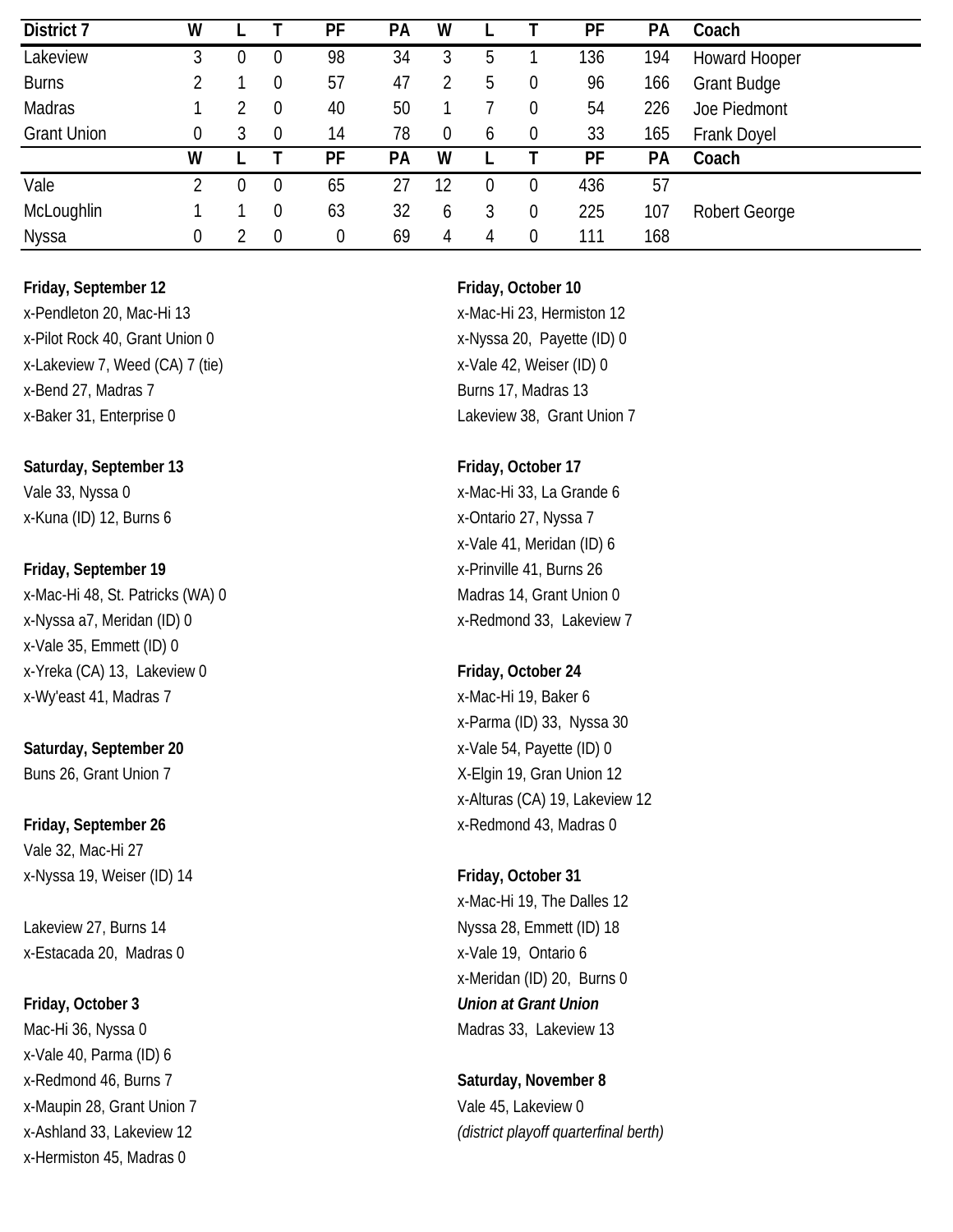| District 8     | W |               |                  | PF  | PA  | W |   |                  | PF  | PA  | Coach           |
|----------------|---|---------------|------------------|-----|-----|---|---|------------------|-----|-----|-----------------|
| Serra Catholic | 9 | $\mathbf 0$   | $\boldsymbol{0}$ | 229 | 19  | 9 | 0 | 0                | 229 | 19  | Les GrosJacques |
| Central        | 8 |               |                  | 240 | 46  | 8 |   |                  | 240 | 46  | Marvin Heater   |
| Stayton        |   | $\mathcal{D}$ | $\overline{0}$   | 175 | 93  |   | C | $\boldsymbol{0}$ | 175 | 93  |                 |
| Mt. Angel      | 5 | 3             |                  | 107 | 81  | 5 | 3 |                  | 107 | 81  |                 |
| Canby          | 4 | 4             |                  | 107 | 145 | 4 | 4 |                  | 107 | 145 | Kenneth Johnson |
| North Marion   | 4 | 4             |                  | 86  | 117 | 4 | 4 |                  | 86  | 117 | Paul Polton     |
| Woodburn       | 3 | 6             | $\overline{0}$   | 77  | 57  | 3 | 6 | $\boldsymbol{0}$ | 77  | 57  | Reuben Baisch   |
| Scio           | 2 |               | 0                | 59  | 200 | 2 |   | 0                | 59  | 200 |                 |
| Cascade Union  |   |               |                  | 37  | 133 |   |   |                  | 37  | 133 |                 |
| Gervais        | 0 | 9             | $\boldsymbol{0}$ | 63  | 283 | 0 | 9 | $\boldsymbol{0}$ | 63  | 283 |                 |

Canby 13, Woodburn 6 Canby 20, Scio 6 Central 19, Cscade 0 Cascade 12, Gervais 0 North Marion 18, Gervais 6 Central 12, Woodburn 0

**Friday, September 19 Friday, October 17** Central 27, Canby 0 Canby 19, Cascade 0 Serra Catholic 22, Cascade 6 Central 44, Gervais 0 Mt. Angel 37, Gervais 12 Mt. Angel 7, North Marion 0 North Marion 23, Scio 7 Stayton 35, Scio 7

### **Friday, September 26 Friday, October 24**

Serra Catholic 50, Canby 0 Canby 11, Gervais 25 North Marion 7, Cascade 6 Stayton 26, Cascade 0 Scio 19, Gervais 0 Mt. Angel 27, Scio 7

North Marion 7, Canby 7 (tie) Stayton 12, Canby 7 (stayton 12, Canby 7 Scio 13, Cascade 7 Cascade 6, Mt. Angel 6 (tie) Central 25, Mt. Angel 0 Central 34, North Marion 14 Woodburn 32, Gervais 0 Serra Catholic 58, Gervias 0 Serra Catholic 13, Stayton 0 Woodburn 12, Scio 0

Stayton 13, Mt. Angel 12 Serra Catholic 18, Mt. Angel 0 Serra Catholic 34, Scio 0 Stayton 31, North Marion 20

Stayton 12, Woodburn 0 Stayton 12, Woodburn 0

Central 20, Stayton 19 **Serra Catholic 14, Central 13** Serra Catholic 14, Central 13 Mt. Angel 6, Woodburn 0 Woodburn 7, North Marion 6

### **Friday, October 3 Friday, October 31**

### **Friday, November 7**

Mt. Angel 12, Canby 0 Woodburn 21, Cacsade 0 Central 46, Scio 0 Stayton 27, Gervais 0 Serra Catholic 13, North Marion 0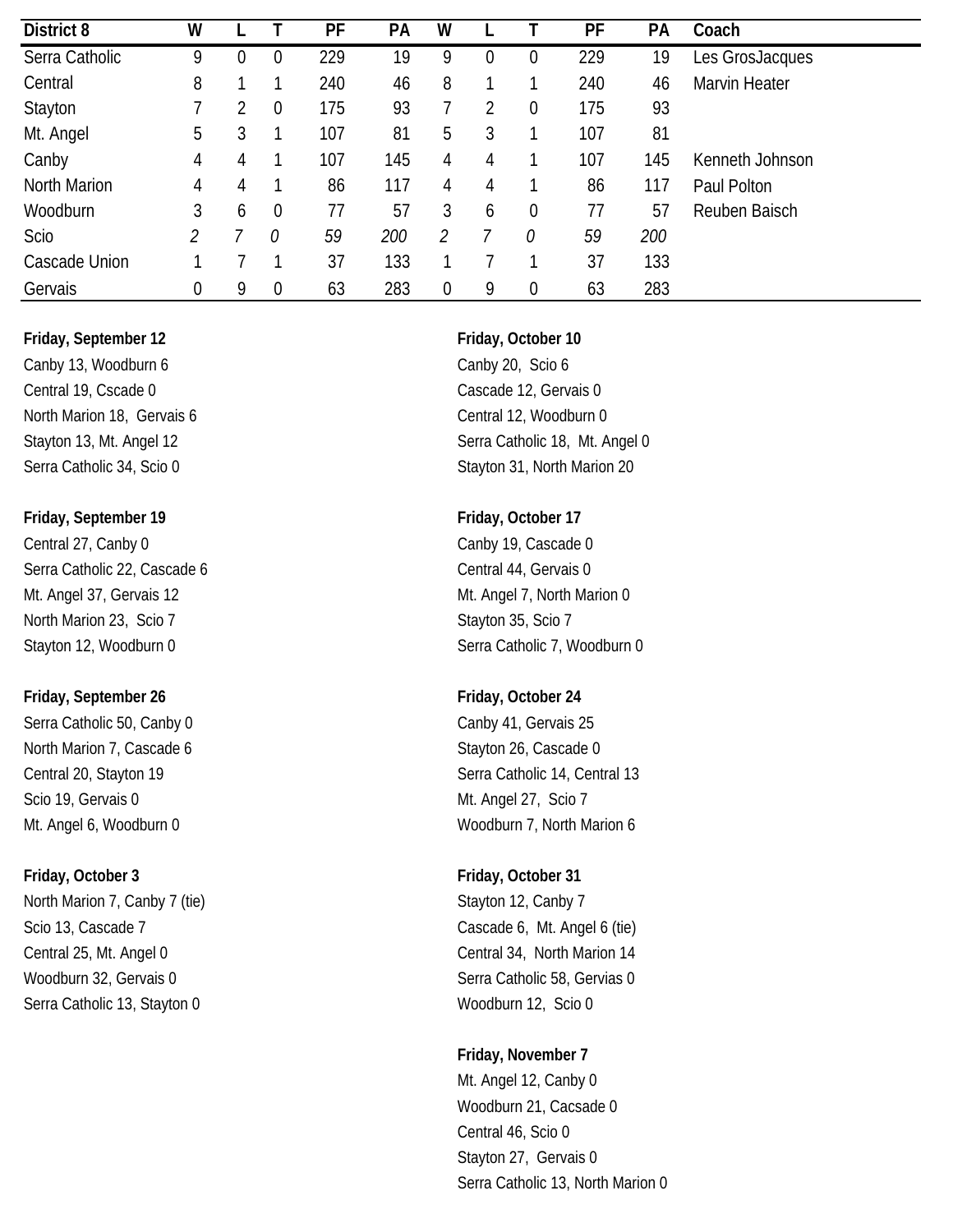## **1958 Playoffs**

**Class A-1 Class A-2 State Quarterfinals State Quarterfinals Friday, November 14 Friday, November 14** Medford 7, Marshfield 0

**Saturday, November 15 Eagle Point 33, Oakridge 6** Pendleton 26, North Salem 14 Vale 40, Serra Catholic 6

**State Semifinals State Semifinals Friday, November 21 Friday, November 21** Jefferson 38, West Linn 0 Willamina 26, Bandon 13

**Saturday, November 22 Saturday, November 22** Medford 27, Pendleton 26 Vale 42, Eagle Point 0

**State Championship State Championship** Jefferson 21, Medford 7 Vale 13, Willamina 6

### **Class B-11 Class B-6**

**State Quarterfinals State Semifinals Friday, November 14 Saturday, November 22** Tillamook Catholic 37, Santiam 14 Alsea 28, Westfir 0

**Saturday, November 15** Yoncalla 19, Mapleton 7 **State Championship** Merrill 26, Maupin 20 **Saturday, November 22** Umatilla 19, Joseph 13 Alsea 38, Culver 20

**State Semifinals Saturday, November 22** Yoncalla 7, Tillamook Catholic 14 Merrill 31, Umatilla 0

**State Championship Saturday, November 29** Merrill 60, Yoncalla 7

Jefferson 41, Wy'east 6 Willamina 32, Seaside 6 West Linn 14, Astoria 9 Bandon 39, Newport 19

**Saturday, November 15**

**Friday, November 28 Saturday, November 29**

Culver 28, Lexington 13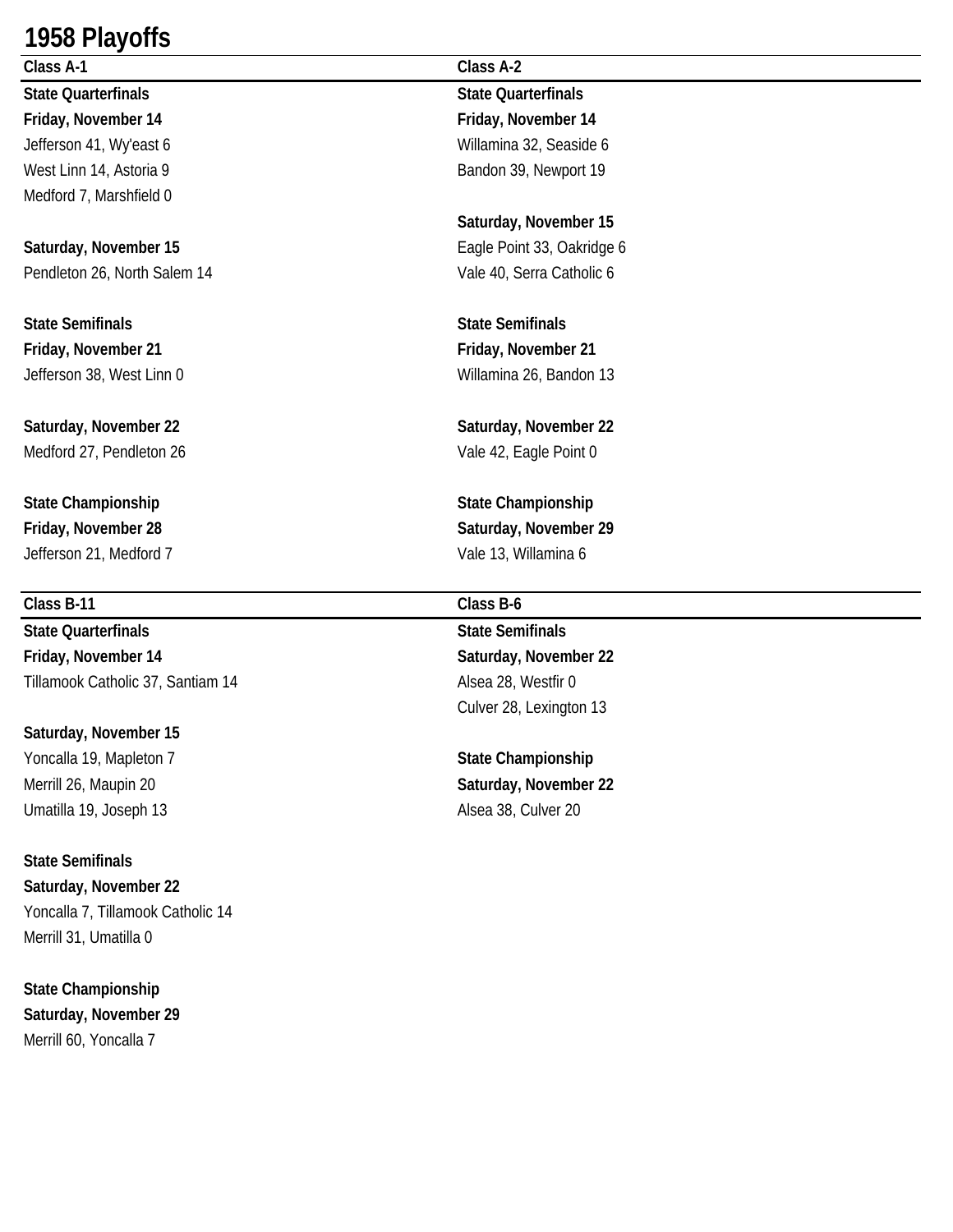|   | 1-Oct          |                        |             |     |                             |
|---|----------------|------------------------|-------------|-----|-----------------------------|
|   | Week #1        | <b>Teams</b>           | W-P         | Pts | Last Week's Result          |
|   | 1              | Jefferson              | $3-0$       | 155 | defeated Wilson 47-12       |
|   | $\overline{2}$ | Marshfield             | $3-0$       | 149 | defeated Sweet Home 48-7    |
|   | $\mathfrak{Z}$ | Medford                | $2 - 0$     | 99  | bye                         |
|   | $\overline{4}$ | Madison                | $3-0$       | 97  | defeated Franklin 26-6      |
|   | 5              | North Bend             | $3-0$       | 75  | defeated Springfield 14-6   |
|   | 6              | North Salem            | $2 - 1$     | 61  | defeated South Salem 14-8   |
|   | $\overline{7}$ | Astoria                | $2 - 1$     | 48  | defeated Clackamas 25-0     |
|   | 8              | Roseburg               | $2 - 0 - 1$ | 37  | tied Grants Pass 0-0        |
|   | 9              | <b>Grants Pass</b>     | $1 - 1 - 1$ | 21  | tied Roseburg 0-0           |
|   | 10             | McMinnville            | $2 - 1$     | 20  | defeated St. Helens 45-13   |
|   |                | Others:                |             |     | <b>Last Week's Result</b>   |
| X |                | Gresham                | $2 - 1$     | 19  | defeated Beaverton 22-24    |
| Χ |                | Baker                  | $3-0$       | 16  | defeated Union 32-0         |
| Χ |                | Oregon City            | $3-0$       | 15  | defeated Tigard 34-19       |
| Χ |                | South Salem            | $1-2$       | 13  | lost to North Salem 14-8    |
| Χ |                | Beaverton              | $2 - 1$     | 12  | lost to Gresham 22-14       |
| Χ |                | West Linn              | $3-0$       | 10  | defeated Lake Oswego 25-7   |
| Χ |                | Willamina (A-2 School) | $3-0$       | 10  | defeated Silverton 55-7     |
| Χ |                | Cottage Grove          | $2 - 1$     | 6   | defeated South Eugene 25-0  |
| Χ |                | Vale (A-2 School)      | $3-0$       | 3   | defeated Mac-Hi 32-27       |
| х |                | Bend                   | $2 - 1$     | 1   | lost to Albany 14-7         |
| Χ |                | Redmond                | $2 - 1$     | 1   | defeated Crater 26-6        |
| Χ |                | Hillsboro              | $1 - 2$     | 1   | defetaed David Douglas 13-6 |
| Χ |                |                        |             |     |                             |

# **Prep Polls**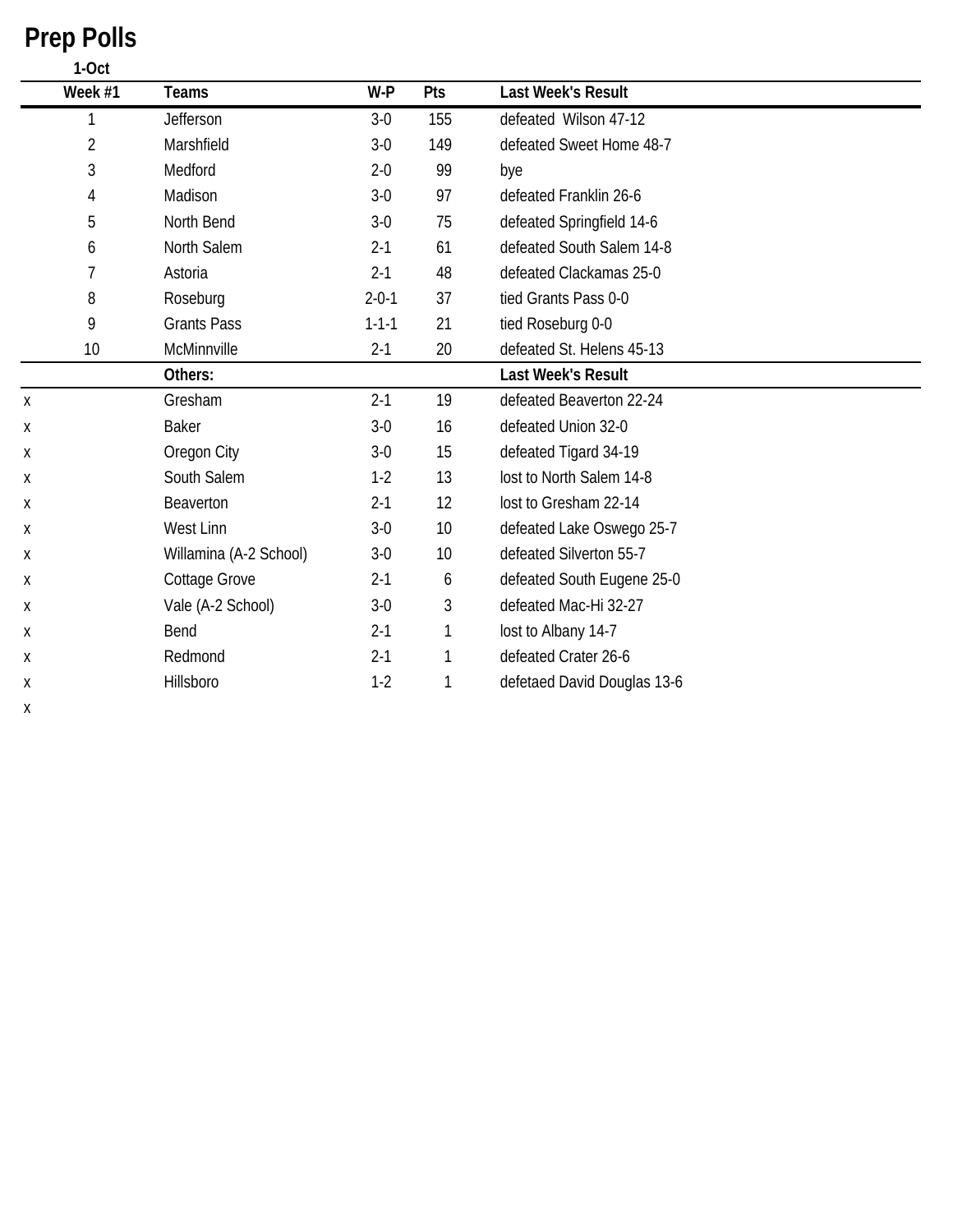| 8-Oct     |                        |             |                |                                  |  |
|-----------|------------------------|-------------|----------------|----------------------------------|--|
| Week #2   | Teams                  | W-P         | Pts            | <b>Last Week's Result</b>        |  |
|           | Jefferson              | $4-0$       | 177            | defeated Washington 48-0         |  |
| 2         | Medford                | $3-0$       | 156            | defeated Marshfield 3-0          |  |
| 3 (tie)   | Marshfield             | $3-1$       | 125            | lost to Medford 3-0              |  |
| 3 (tie)   | Madison                | $4-0$       | 125            | defeated Benson 14-7             |  |
| 5         | North Bend             | $4-0$       | 97             | defeated Coquille 44-12          |  |
| 6         | Astoria                | $3-1$       | 56             | defeated Beaverton 26-14         |  |
| 7 (tie)   | North Salem            | $3-1$       | 56             | defeated Lebanon 26-7            |  |
| $7$ (tie) | West Linn              | $4-0$       | 36             | defeated Oregon C ity 40-19      |  |
| 9         | Roseburg               | $3 - 0 - 1$ | 35             | defeated South Eugene 21-12      |  |
| 10        | <b>Grants Pass</b>     | $2 - 1 - 1$ | 27             | defeated Crater 26-7             |  |
|           | Others:                |             |                | <b>Last Week's Result</b>        |  |
| Χ         | South Salem            | $2 - 2$     | 21             | defeated The Dalles 30-0         |  |
| Х         | Baker                  | $4-0$       | 17             | defeatedWeiser (ID) 46-0         |  |
| Χ         | Gresham                | $2 - 2$     | 14             | lost to Clackamas 13-0           |  |
| Χ         | McMinnville            | $3-1$       | 11             | defetaed Dallas 26-7             |  |
| Χ         | Springfield            | $2 - 2$     | 10             | defeated Klamath Falls 12-0      |  |
| Х         | Willamina (A-2 School) | $4-0$       | 8              | defeated Sherwood 53-0           |  |
| Χ         | Vale (A-2 School)      | $4-0$       | 7              | defeated Parma (ID) 40-6         |  |
| Χ         | Redmond                | $3-1$       | 4              | defeated Burns 46-7              |  |
| Х         | Corvallis              | $2 - 2$     | 3              | lost to FT. Vancouver (WA) 19-13 |  |
| Χ         | Clottage Grove         | $3-1$       | $\overline{2}$ | defeated Bandon 38-27            |  |
| Х         | South Eugene           | $0 - 4$     | 2              | lost to Roseburg 21-12           |  |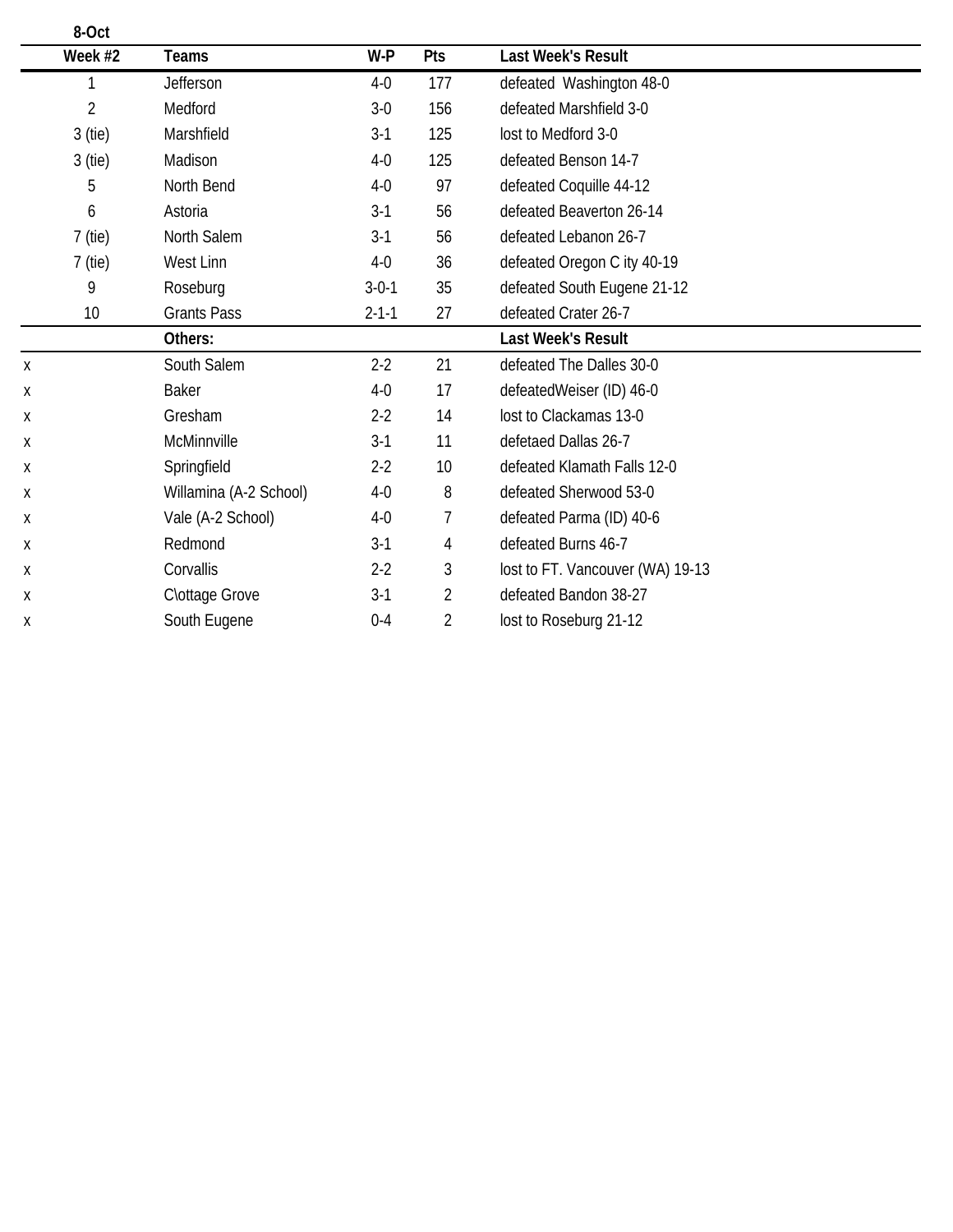|   | 15-Oct         |                      |             |     |                             |  |
|---|----------------|----------------------|-------------|-----|-----------------------------|--|
|   | Week #3        | Teams                | W-P         | Pts | <b>Last Week's Result</b>   |  |
|   |                | Jefferson            | $5-0$       | 180 | defeated Grant 67-0         |  |
|   | $\overline{2}$ | Medford              | $4-0$       | 160 | defeated Crater 26-0        |  |
|   | 3              | North Bend           | $5-0$       | 112 | defeated Cottage Grove 27-0 |  |
|   | 4              | Astoria              | $4-1$       | 85  | defeated Milwaukie 27-7     |  |
|   | 5 (tie)        | <b>Grants Pass</b>   | $2 - 1 - 2$ | 78  | tied Marshfield 6-6         |  |
|   | 5 (tie)        | North Salem          | $4-1$       | 78  | defeated Corvallis 20-7     |  |
|   |                | Marshfield           | $3 - 1 - 1$ | 76  | tied Grants Pass 6-6        |  |
|   | 8              | Roseburg             | $4 - 0 - 1$ | 67  | defeated Springfield 20-13  |  |
|   | 9              | West Linn            | $5-0$       | 43  | defeated St. Helens 40-19   |  |
|   | 10             | Madison              | $4-1$       | 34  | lost to Cleveland 19-13     |  |
|   |                | Others:              |             |     | <b>Last Week's Result</b>   |  |
| X |                | <b>Baker</b>         | $5-0$       | 19  | defeated The Dalles 26-12   |  |
| Χ |                | Vale $(A-2)$         | $5-0$       | 13  | defeated Weiser (ID) 42-0   |  |
| Х |                | South Salem          | $3-2$       | 12  | defeated Lebanon 20-7       |  |
| Х |                | Willamina (A-2)      | $5-0$       | 5   | defeated Dayton 26-6        |  |
| Χ |                | McMinnville          | $4-1$       | 4   | defeated Tigard 32-0        |  |
| Χ |                | Gresham              | $2 - 3$     | 3   | lost to David Douglas 7-6   |  |
| Х |                | Roosevelt            | $4-1$       |     | defeated Washington 38-13   |  |
| Х |                | Serra Catholic (A-2) | $5-0$       |     | defeated Mt. Angel 18-0     |  |
|   |                |                      |             |     |                             |  |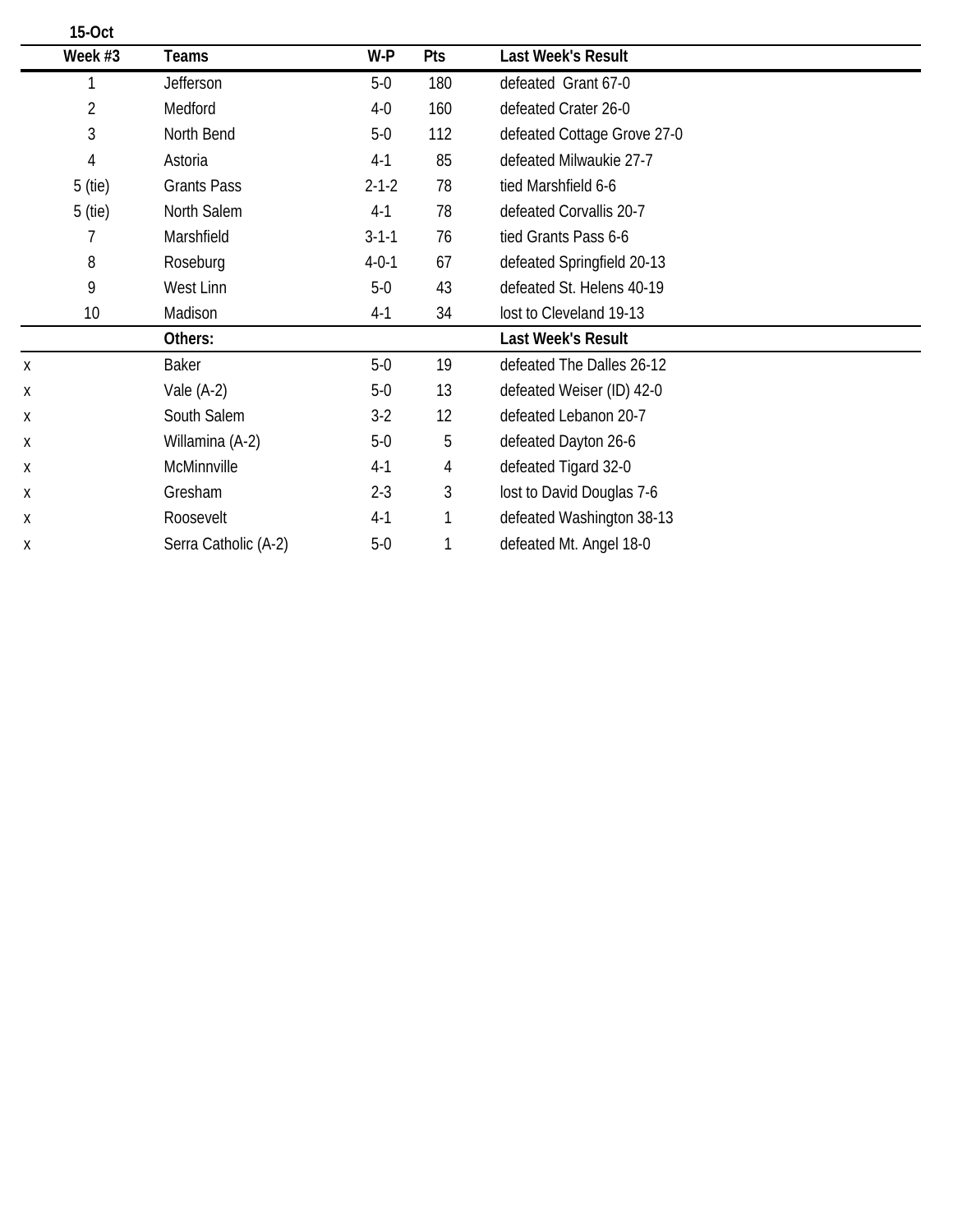| Teams              | W-P         | Pts | Last Week's Result          |  |
|--------------------|-------------|-----|-----------------------------|--|
| Jefferson          | $6-0$       | 160 | defeated Madison 41-0       |  |
| Medford            | $5-0$       | 144 | defeated Klamath Union 53-0 |  |
| Roseburg           | $5 - 0 - 1$ | 95  | defeated North Bend 27-20   |  |
| North Salem        | $5-1$       | 87  | defeated Bend 28-0          |  |
| Astoria            | $5-1$       | 86  | defeated David Douglas 6-0  |  |
| Marshfield         | $4 - 1 - 1$ | 84  | defeated Springfield 26-21  |  |
| North Bend         | $5-1$       | 82  | lost to Roseburg 27-20      |  |
| <b>Grants Pass</b> | $3 - 1 - 2$ | 76  | defeated Ashland 33-7       |  |
| <b>Baker</b>       | $6-0$       | 48  | defeated Hermiston 33-12    |  |
| McMinnville        | $5-1$       | 33  | defeated West Linn 18-16    |  |
| Others:            |             |     | <b>Last Week's Result</b>   |  |
| Roosevelt          | $5-1$       | 27  | defeated Grant 30-0         |  |
| Cleveland          | $4-2$       | 7   | defeated Franklin 34-14     |  |
| Willamina (A-2)    | $6-0$       | 7   | defeated Yamhill 40-6       |  |
| Redmond            | $5-1$       | 6   | defeated Lakeview 33-7      |  |
| West Linn          | $5-1$       | 5   | lost to McMinnville 18-16   |  |
| Pendleton          | $4-2$       | 3   | defeated The Dalles 20-7    |  |
| Vale $(A-2)$       | $6-0$       | 2   | defetaed Meridan (ID) 41-6  |  |
| Springfield        | $2 - 4$     | 2   | lost to Marshfield 26-21    |  |
| Oregon City        | $5-1$       |     | defeated Forest Grove 19-0  |  |
|                    |             |     |                             |  |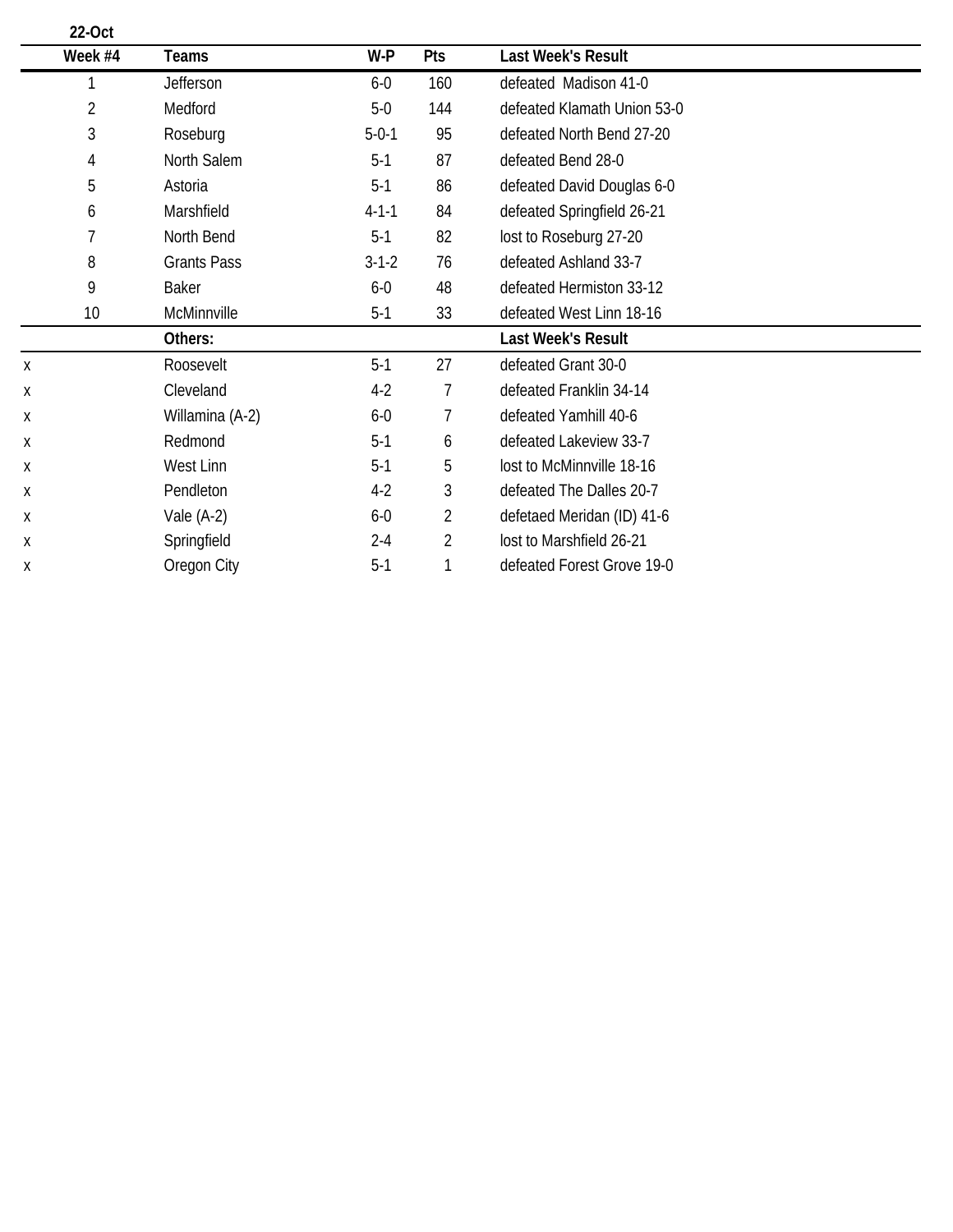| 29-Oct         |                      |             |                |                                |
|----------------|----------------------|-------------|----------------|--------------------------------|
| Week #5        | Teams                | W-P         | Pts            | <b>Last Week's Result</b>      |
|                | Jefferson            | $7-0$       | 160            | defeated Franklin 48-6         |
| $\overline{2}$ | Medford              | $6-0$       | 144            | defeated Eureka (CA) 33-0      |
| 3              | North Salem          | $6-1$       | 96             | defeated Sweet Home 42-6       |
| 4 (tie)        | Marshfield           | $5 - 1 - 1$ | 85             | defeated South Eugene 34-0     |
| $4$ (tie)      | Astoria              | $6 - 1$     | 85             | defeated Hillsboro 31-0        |
| 6              | <b>Grants Pass</b>   | $4 - 1 - 2$ | 78             | defeated Klamath Falls 32-0    |
| 7              | Roseburg             | $3 - 1 - 1$ | 74             | lost to Del Norte (CA) 25-13   |
| 8              | North Bend           | $5 - 1 - 1$ | 39             | tierd Springfield 19-19        |
| 9              | Roosevelt            | $6 - 1$     | 34             | defeated Madison 31-7          |
| 10             | McMinnville          | $6 - 1$     | 27             | defeated Tillamook 36-14       |
|                | Others:              |             |                | <b>Last Week's Result</b>      |
| Χ              | Willamina (A-2)      | $7-0$       | 11             | defeated Philomath 41-0        |
| Χ              | South Salem          | $5-2$       | 6              | defeated Bend 66-0             |
| Χ              | OregonCity           | $6-1$       | 6              | defeated Newberg 33-0          |
| Χ              | West Linn            | $6-1$       | 5              | defeated Tigard 52-7           |
| Х              | Gresham              | $4 - 3$     | 5              | defeated Central Catholic 20-6 |
| Χ              | <b>Baker</b>         | $6-1$       | 5              | lost to Mac-Hi 19-6            |
| Х              | Vale $(A-2)$         | $7-0$       | 4              | defeated Payette (ID) 54-0     |
| Х              | Pendleton            | $5-2$       | 4              | defeated Hermiston 31-6        |
| Χ              | Springfield          | $2 - 4 - 1$ | 3              | tied North Bend 19-19          |
| Х              | Mac-Hi               | $5-2$       | 3              | defeated Baker 19-6            |
| Х              | Redmond              | $6-1$       | 3              | defeated Madras 43-0           |
| Χ              | Cleveland            | 52          | $\overline{2}$ | defetaed Benson 32-6           |
| Χ              | Serra Catholic (A-2) | $7-0$       | 1              | defeated Central 14-13         |
| х              |                      |             |                |                                |

x x x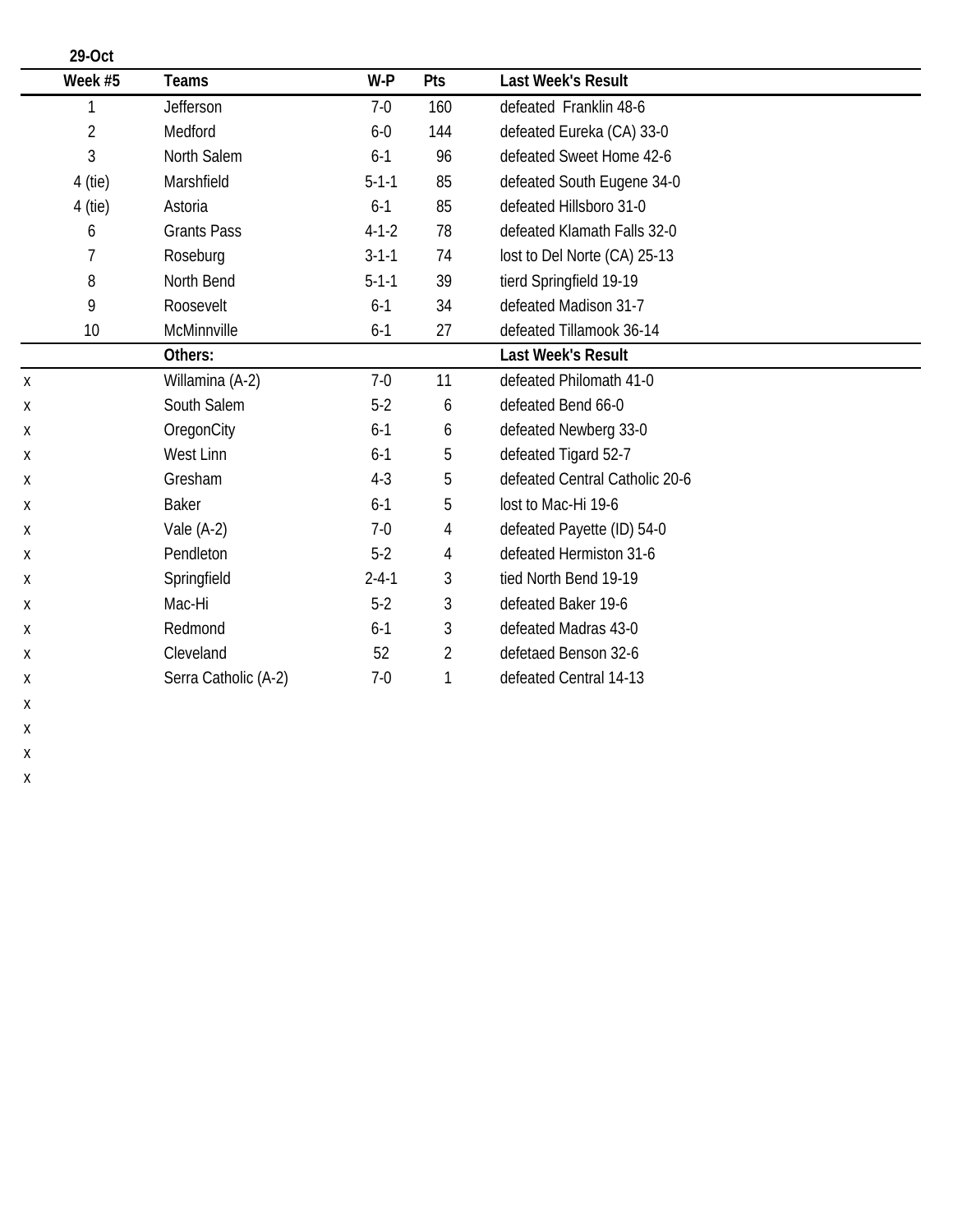|   | 5-Nov   |                      |             |                |                                |  |
|---|---------|----------------------|-------------|----------------|--------------------------------|--|
|   | Week #6 | <b>Teams</b>         | W-P         | Pts            | <b>Last Week's Result</b>      |  |
|   |         | <b>Jefferson</b>     | $8-0$       | 170            | defeated Benson 50-0           |  |
|   | 2       | Medford              | $7-0$       | 150            | defetaed Ashland 27-0          |  |
|   | 3       | Marshfield           | $6 - 1 - 1$ | 117            | defeated Roseburg 27-0         |  |
|   | 4       | Astoria              | $7 - 0 - 1$ | 106            | defeated Central Catholic 31-6 |  |
|   | 5       | North Salem          | $6 - 2$     | 101            | lost to Ft Vanciuver (WA) 19-6 |  |
|   | 6       | <b>Grants Pass</b>   | $4 - 1 - 2$ | 97             | bye                            |  |
|   |         | Roosevelt            | $7-1$       | 49             | defeated Franklin 31-12        |  |
|   | 8       | Roseburg             | $5 - 2 - 1$ | 30             | lost to Marshfield 27-0        |  |
|   | 9       | Pendleton            | $6 - 2$     | 28             | defeated Baker 34=13           |  |
|   | 10      | West Linn            | $7-1$       | 16             | defetaed St. Helens 45-13      |  |
|   |         | Others:              |             |                | <b>Last Week's Result</b>      |  |
| Χ |         | Oregon City          | $7-1$       | 14             | defeated Lake Oswego 20-7      |  |
| Х |         | Willamina (A-2)      | $8-0$       | 11             | defeated Nestucca 53-7         |  |
| Х |         | North Bend           | $5 - 2 - 1$ | $\overline{7}$ | lost to South Eugene 14-6      |  |
| Χ |         | Springfield          | $3 - 4 - 1$ | 7              | defeated Cottagr Grove 39-0    |  |
| Х |         | Mac-Hi               | $6 - 2$     | 6              | defeated The Dalles 19-12      |  |
| Х |         | Vale $(A-2)$         | $8-0$       | 6              | defeated Ontario 6-4-7         |  |
| Χ |         | McMinnville          | $6 - 1 - 1$ | 6              | tied Forest Grove 13-13        |  |
| Χ |         | Serra Catholic (A-2) | $8-0$       | 4              | defeated Gervais 58-0          |  |
| X |         | South Salem          | $6 - 2$     | 3              | defeated Sweet Home 65-0       |  |
|   |         |                      |             |                |                                |  |